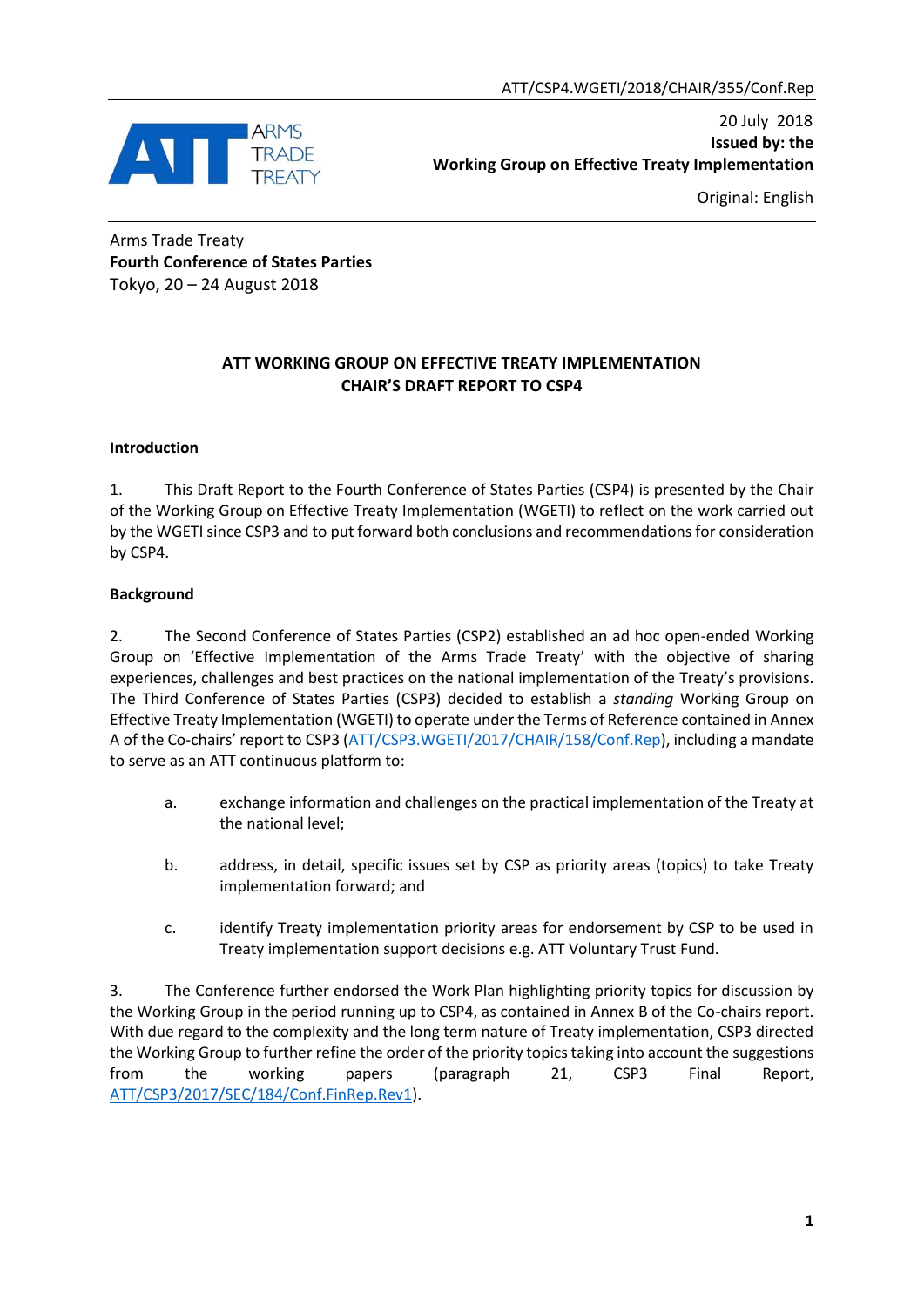# **Appointment of WGETI Chair**

4. On 12 December 2017, the President of CSP4 appointed Ambassador Sabrina DALLAFIOR of Switzerland as Chair of the WGETI for the period between CSP3 and CSP4.

# **WGETI Sub-working Groups and appointment of facilitators**

5. After careful consideration, consultations, and in response to the CSP3 recommendation that the WGETI focus on a subset of priorities, the Chair of the WGETI decided to focus work until CSP4 on three priority issues to be addressed in sub-working groups led by dedicated facilitators as below:

- a. Article 5 (General Implementation) facilitated by Mr. Leonard TETTEY of Ghana.
- b. Articles 6 (Prohibitions) and 7 (Export and Export Assessment) facilitated by Mr. Daniel NORD of Sweden.
- c. Article 11 (Diversion) facilitated by Mr. Damien CHIFLEY and later Ms. Tina MATTHEWSON of Australia.

6. This approach was adopted in order to align the work of the WGETI with the objective of achieving concrete results.

# **Preparation for the Work of the WGETI**

7. In order to facilitate the work of WGETI, on 28 February 2018, the Chair issued a [Letter of the](http://www.thearmstradetreaty.org/images/CSP4/CSP4_preparatory_process/March_WG__Prep_Meetings/ATT_WGETI_CSP4_Chair_Letter_and_Sub-Workgroups_Plans.pdf)  [Chair,](http://www.thearmstradetreaty.org/images/CSP4/CSP4_preparatory_process/March_WG__Prep_Meetings/ATT_WGETI_CSP4_Chair_Letter_and_Sub-Workgroups_Plans.pdf) which included an Agenda and work plans for the sub-working groups. In addition, Switzerland submitted two working papers to the meeting: *[Food for thought Paper on practical measures to](http://www.thearmstradetreaty.org/images/CSP4/CSP4_preparatory_process/March_WG__Prep_Meetings/ATT_WGETI_CSP4_Food_for_thought_Articles_67CHE.pdf)  [conduct likelihood assessments under Articles 6 and 7 of the Arms Trade Treaty](http://www.thearmstradetreaty.org/images/CSP4/CSP4_preparatory_process/March_WG__Prep_Meetings/ATT_WGETI_CSP4_Food_for_thought_Articles_67CHE.pdf)* and *[Food for thought](http://www.thearmstradetreaty.org/images/CSP4/CSP4_preparatory_process/March_WG__Prep_Meetings/ATT_WGETI_CSP4_Food_for_thought_on_the_topic_of_the_prevention_of_diversion_Article_11CHE.pdf)  [paper on the topic of the prevention of diversion \(Article 11\)](http://www.thearmstradetreaty.org/images/CSP4/CSP4_preparatory_process/March_WG__Prep_Meetings/ATT_WGETI_CSP4_Food_for_thought_on_the_topic_of_the_prevention_of_diversion_Article_11CHE.pdf)*. A group of States Parties comprising of Argentina, Belgium, Colombia, Finland, France, Germany, Netherlands, Mexico, South Korea, and Sweden also submitted a working paper to the meeting: *[Preventing and fighting the diversion of legally](http://www.thearmstradetreaty.org/images/CSP4/CSP4_preparatory_process/March_WG__Prep_Meetings/ATT_WGETI_CSP4_WP_Diversion_France_et_al.pdf)  [transferred weapons](http://www.thearmstradetreaty.org/images/CSP4/CSP4_preparatory_process/March_WG__Prep_Meetings/ATT_WGETI_CSP4_WP_Diversion_France_et_al.pdf)*.

# **First Meeting of WGETI**

8. The WGETI sub-working groups held their first set of meetings from 6-7 March 2018 in Geneva, at the CICG, in the context of the preparatory process for CSP4. The WGETI meeting was attended by representatives of 61 States, 3 international organisations and 3 civil society organisations.

9. During this meeting, the three WGETI sub-working groups considered implementation of a) ATT Article 5 (general implementation), b) Articles 6 (prohibition) and 7 (export and export assessment) as well as c) Article 11 (diversion) on the basis of the work plans developed by the Facilitators.

10. In general, the WGETI sub-working group meetings were characterized by active participation of many delegations from diverse backgrounds. This led to a robust and balanced dialogue on how the issues contained in the Facilitators' work plans could be further explored in the next round of meetings with a view to making concrete recommendations to CSP4.

# *Sub-working group on Article 11*

11. Regarding the scope of diversion, there was general acknowledgement among participants that diversion can take place at any stage in the life cycle of a weapon, and that the sub-working group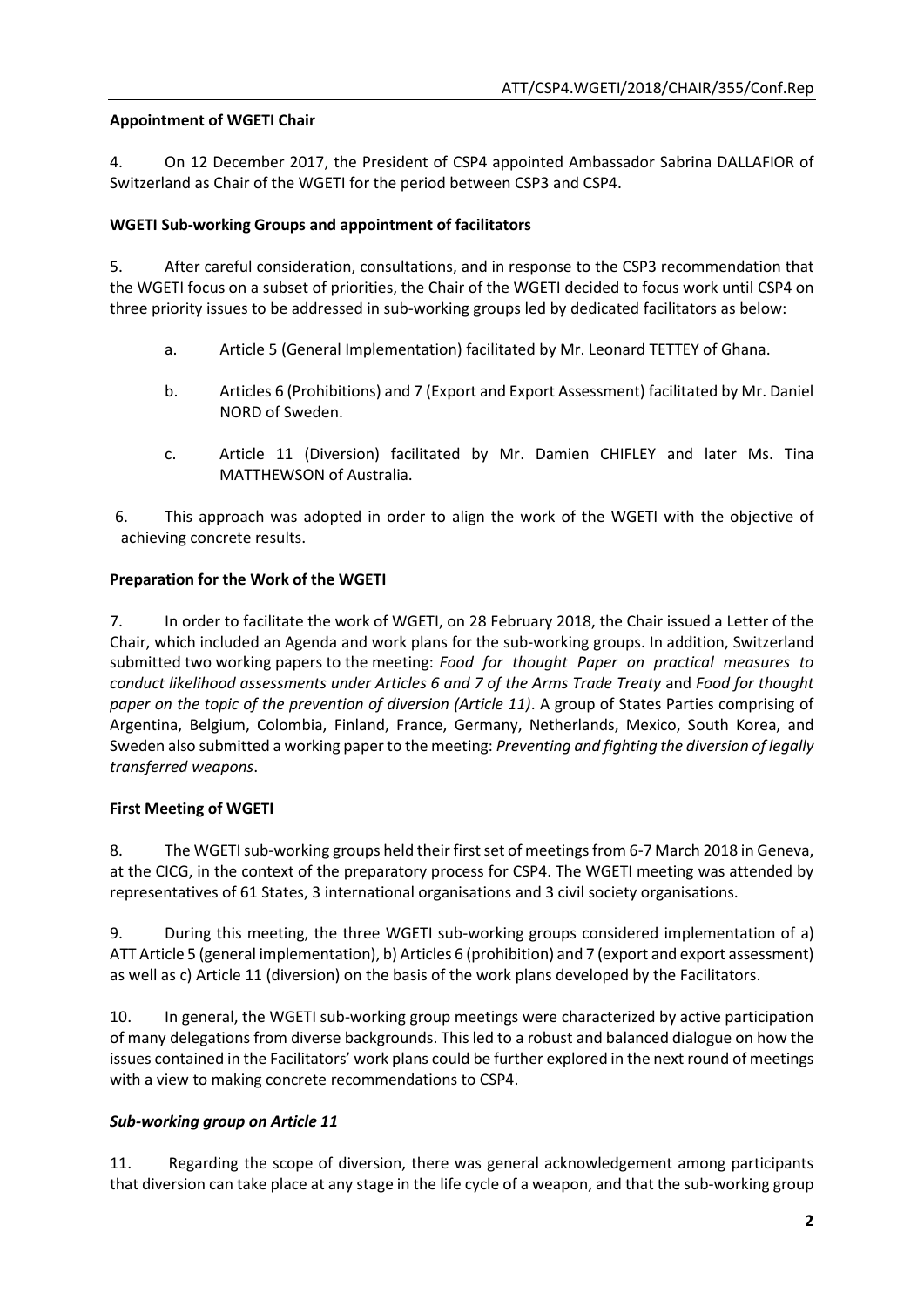should consider the issue of preventing diversion that takes place during transfer (i.e. in-transfer diversion) as well as diversion of items after they have been delivered (i.e. post-delivery diversion). While the *measures* taken to prevent and address in-transfer diversion may differ from those taken to prevent and address post-delivery diversion, it is necessary to assessthe risk of diversion at every stage of the life-cycle of the arms, noting that risks are different at each stage of the life-cycle.

12. Regarding the issues of preventing and addressing diversion, participants shared their approaches to assessing the risk of diversion, noting that diversion risk is very difficult to judge and is one of the most common reasons for deciding not to issue an export licence. They discussed some of the sources of information that can help to conduct assessments, including UN expert panel reports, NGO databases, and bilateral exchanges.

13. States discussed some of the prevention measures that are taken by exporters to mitigate the risk of diversion, from end-use or end-user assurances, document verification, and GPS tracking, to post-delivery verification measures and other post-shipment controls, as well as the imposition of sanctions for violations. States also discussed the challenges they face in preventing the diversion of arms once they reach their territory, including stockpile leakage and porous borders. They shared information on preventive measures relating to marking, record keeping, tracing, stockpile management and safe and secure disposal of weapons.

14. A working paper on "Preventing and fighting the diversion of legally transferred weapons", submitted by France (together with nine other countries), and a food for thought paper on "The prevention of diversion", submitted by Switzerland, were also presented and discussed.

15. During the discussions, participants considered examples of prevention measures as well as diversion challenges relating to all stages of the life cycle of a weapon. Participants stressed the importance of information sharing and of establishing mechanisms and guidance for information exchange to help prevent and address diversion. They highlighted some of the mechanisms already in place at the regional level as well as bilateral exchanges. But they all recognized this is a central issue for Article 11 and there is a need for further exploration of options and approaches to enhance information sharing in this context.

16. The sub-working group discussed possible areas of work that the Sub-working Group could take forward. These included compiling a list of guidance documents already available to help States prevent and address diversion; looking more closely at where and how diversion is occurring, as well as the challenges associated with addressing diversion; focusing on the points in the life-cycle of a weapon when diversion can occur, and identifying the challenges associated with the risk of diversion at each stage of the life-cycle and possible measures to mitigate or prevent diversion at the various stages; considering possible mechanisms for exchanging information and establishing (or better utilizing) national focal points for information exchange on diversion issues; and compiling experiences discussed as well as reviewing States Parties' Initial Reports, with the aim of eventually developing a compilation of national practices in this area to help States Parties effectively implement Article 11.

# *Sub-working group on Articles 6 and 7*

17. Export control practitioners from Sweden gave a practical presentation on implementation of Articles 6 and 7 that resulted in an interactive discussion with questions, comments and reflections from participants. Participants acknowledged that States Parties implemented Articles 6 and 7 from different baselines. Some States Parties have an established arms export control system that has been operative for many years, while other States Parties have only recently established such structures or are in the process of doing so.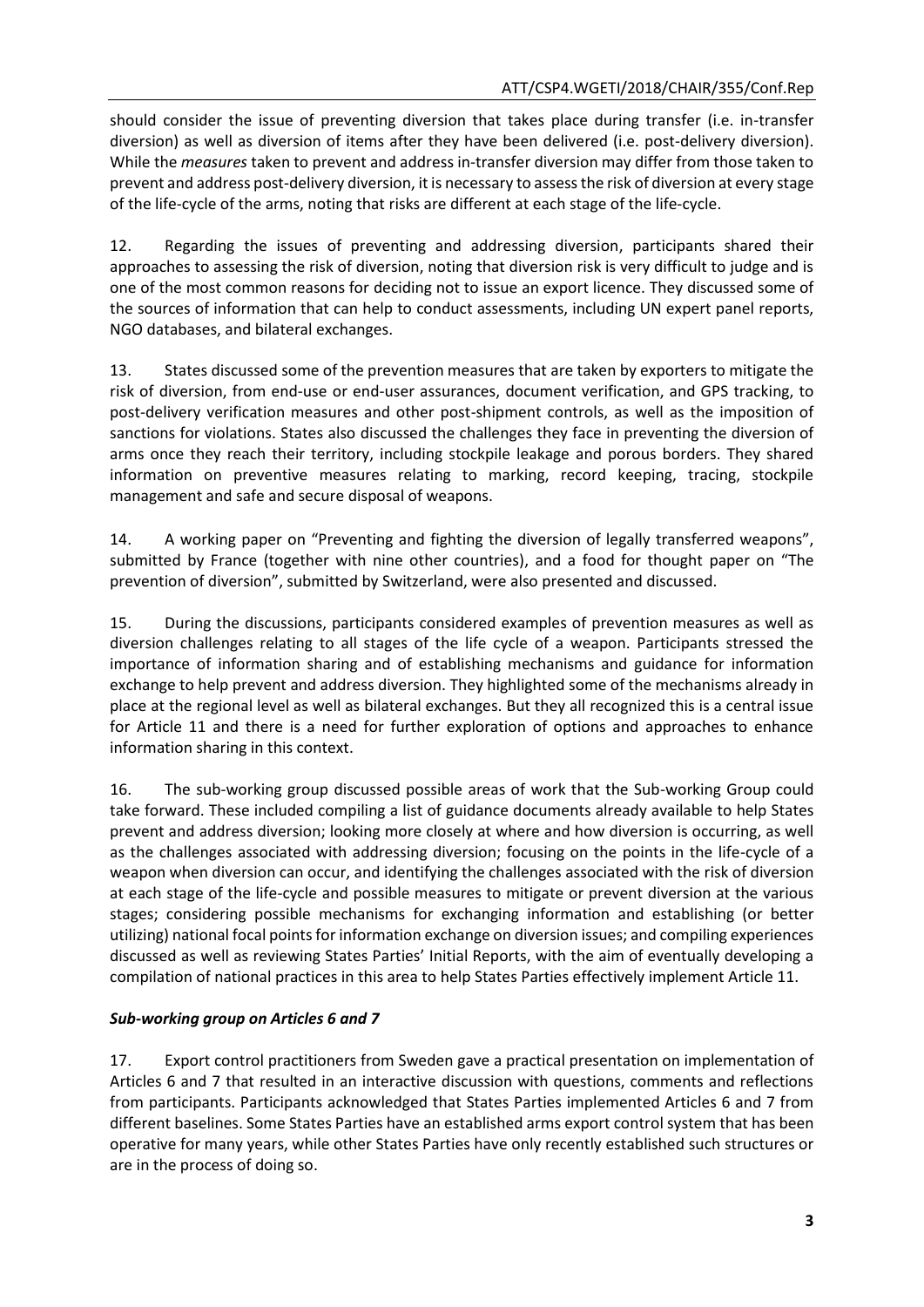18. In addition, some States Parties have a sizable arms industry and arms exports whereas others do not produce or export conventional arms. So, the level of resources needed and being made available forthe national export control authority will vary accordingly. Practical experience also differs greatly between those States Parties handling cases on a day-to-day basis and those doing so on a more irregular basis. Nevertheless, there was general agreement that sharing experiences of a more generic nature of implementing Articles 6 and 7 were valuable for States Parties, regardless of their respective situation.

19. The importance of having access to necessary information in order to carry out a proper risk assessment and the need for clear structures and mandates were also raised, as well as the need to establish and maintain inter-agency cooperation, which can be a challenge. With regard to sources of information to be used in the risk assessment, participants discussed the utility of different types of both classified and open source information. It was felt that the identification of possible sources of information to carry out risk assessment could be useful to provide support to States Parties' implementation of the treaty.

20. On the implementation of arms embargoes as a prohibition to export arms, as mandated in Article 6 (1), it was generally understood that a national legal framework needs to be in place in order to ensure the implementation of this obligation.

21. With respect to the discussion of Gender Based Violence and Article 7(4), the discussion was fairly limited due to time restriction. The importance of the obligation was underlined by participants from both States Parties and civil society organizations. It was also recognized by several participants that more work was needed on this matter to support States Parties' implementation.

22. The sub-working group on Articles 6 and 7 discussed possible areas of work that it could take forward. These included inviting export control practitioners from other States Parties to share their practical experience on the implementation of Article 6 and 7; addressing in detail specific aspects from the list of guiding questions; as well as developing documents providing support for Articles 6 and 7 implementation.

# *Sub-working group on Article 5*

23. With respect to competent national authorities, participants shared their experience of establishing new agencies responsible for ATT implementation, as well as adapting and expanding existing agencies to take on this role. They also provided examples of the range of Ministries and Government agencies that have been designated as competent national authorities for ATT implementation.

24. Participants explored mechanisms available to establish competent authorities, and the types of mandates and powers that competent authorities need in order to effectively implement the ATT. They also discussed the critical role that political support plays in establishing and maintaining competent authorities. Participants explored the needs of competent authorities with regard to human resources, technical competence, and other related capacity needs. Other challenges mentioned included job rotation and institutional memory, as well as inter-agency cooperation. Participants generally agreed that there is no 'one size fits all' for a national system to implement the ATT. The sharing of national experience was considered to be useful, but questions were raised about the possibility of using existing national practices as 'models'.

25. Regarding national control lists, many participants expressed the view that the items covered by Articles 2 (1) and 3 should be viewed as the minimum requirement not a ceiling. They also noted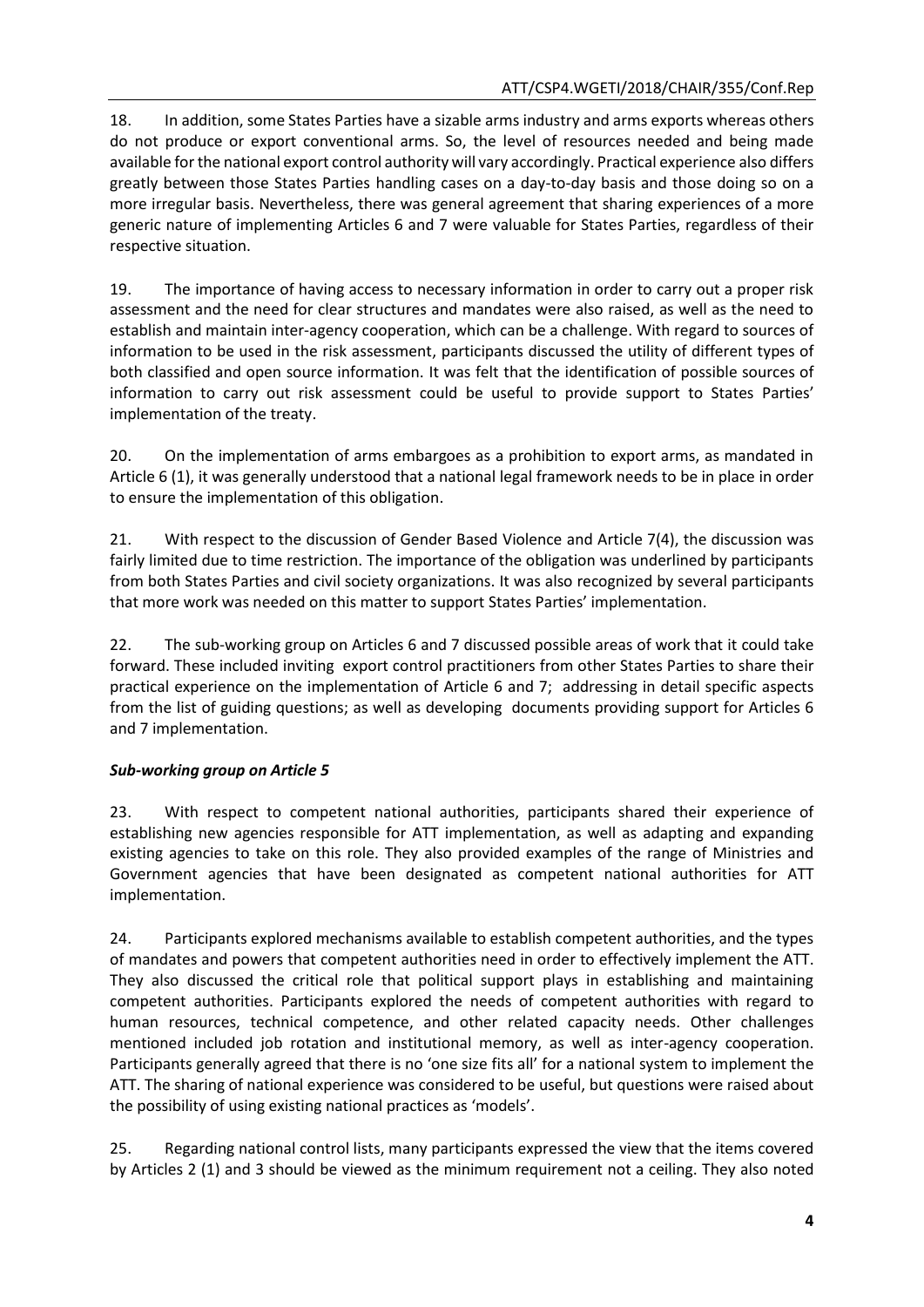that control lists that define conventional arms to be subject to transfer controls which have been developed in multilateral settings, in particular the Wassenaar Arrangement Munitions List and the EU Common Military List, could be considered as a reference source or basis for States Parties that do not currently have national control lists. It was acknowledged that not all of the items contained on the Wassenaar Arrangement Munitions List and the EU Common Military List will be of relevance for all States Parties. This last point applies notably to States Parties with no arms transfer profile and the Control List developed by New Zealand for use by such States was noted. Discussions addressed also the possibility of having different control lists according to the type of transfer or type of items. Participants also discussed the importance of updating control lists, and possible timeframes and methods for doing this. In this context, it was noted that control lists should, preferably, be established in secondary rather than primary legislation to facilitate amendments and updating.

26. In the discussions on national legislation, participants discussed the importance of conducting a 'gap analysis' of existing legislation to determine compliance with ATT requirements, and discussed possible approaches and existing tools for this. They highlighted the potential role of model laws for developing or consolidating national legislation.

27. The sub-working group on Article 5 discussed possible areas of work that could be taken forward. They included: inviting a representative from the Wassenaar Arrangement to present the Munitions List and UNODA to present the categories covered by UNROCA; looking specifically at challenges faced by States Parties that are not traditionally exporting States in implementing Article 5; and developing a welcome pack for new States Parties to help them begin the process of assessing what they need to do to implement the Treaty, a basic guide for establishing a national control system, and a list of reference documents for Article 5 implementation.

# **Preparation for the Second Meeting of the WGETI**

28. On 23 March 2018 the Chair issued a *Chair's Summary Report and Way Forward* as well as a cover letter inviting ATT stakeholders to provide inputs to the proposed way forward included in the summary report

29. On 15 May 2018, the President of CSP4 circulated documentation for the second series of Working Group meetings including a [Letter from the WGETI Chair](http://www.thearmstradetreaty.org/images/CSP4/CSP4_preparatory_process/May_WG_Prep_Meetings/ATT_WGETI_CSP4_Chair_Letter.pdf) and work plans for each of the three sub-working groups in anticipation of the second WGETI meeting. In addition, Japan submitted a working paper to the meeting: *[Addressing Diversion of Conventional Arms](http://www.thearmstradetreaty.org/images/CSP4/CSP4_preparatory_process/May_WG_Prep_Meetings/Working_Paper_-_Japan_-_Addressing_Diversion_in_Conventional_Arms_25_May_2018.pdf)*.

# **Second Meeting of WGETI**

30. The WGETI held its second meeting on 29-30 May 2018 in Geneva, at the CICG, in the context of the preparatory process for CSP4. The WGETI meeting was attended by representatives of 63 States, 3 international organisations and 18 civil society organisations.

31. During this meeting, the three WGETI sub-working groups continued the focused discussion on a) ATT Article 5 (general implementation), b) Articles 6 (prohibition) and 7 (export and export assessment) and c) Article 11 (diversion). The purpose of the WGETI sub-working groups meetings was to address a number of key issues identified in the work plans circulated by the facilitators as well as to consider draft voluntary supporting documents for ATT implementation to be submitted to CSP4 for potential validation.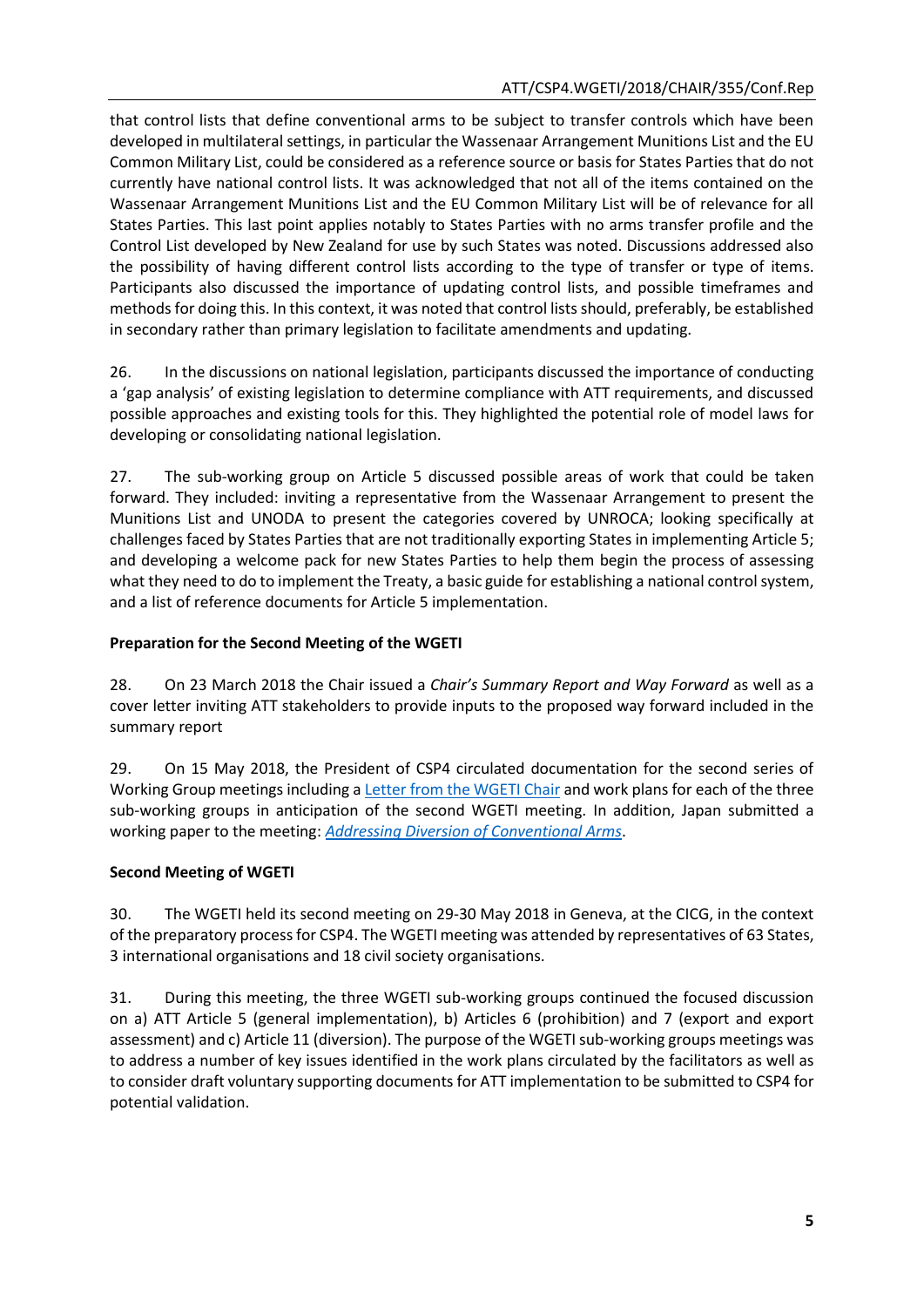# *Sub-working group on Article 11*

32. The meeting of the sub-working group on Article 11 was facilitated by Ms. Tina MATHEWSON of Australia, who replaced Damien CHIFLEY. In the introductory session on *where* and *how* diversion occurs, presenters from Conflict Armament Research and Saferworld outlined different forms of diversion, providing brief case studies, including diversion resulting from inadequate stockpile management, state collapse, battlefield capture, unauthorised state-sponsored delivery to non-State armed groups, unauthorised re-transfer and gifting. State participants also shared examples of diversion in-transfer and post-delivery from their own national contexts and their responses. Refusal to grant future licences to recipients involved previously in diversion was a common responses.

33. Participants considered the draft list of 'measures to prevent and address diversion' and the draft list of 'reference documents on diversion measures' prepared by the facilitator and annexed to the Work Plan of the Sub-working Group [\(ATT/CSP4.WGETI/2018/CHAIR/303/M2.WorkPlanArt11\)](http://www.thearmstradetreaty.org/images/CSP4/CSP4_preparatory_process/May_WG_Prep_Meetings/ATT_WGETI_CSP4_Sub-Working_Group_Art_11.pdf). The facilitator emphasised that both lists were compilations of options from which States could choose according to their national context, and neither list was mandatory. Participants indicated broad support for the lists, with some recommending structural and substantive changes to the list of measures and others suggesting additions to the list of reference documents. Some participants suggested there needed to be clearer indication of which measures related to legal obligations under the ATT, and distinction between essential and optional measures. Participants also considered a working paper on "Addressing diversion of Conventional Arms" presented by Japan.

34. The sub-working group also addressed mechanisms for information exchange on diversion, while acknowledging this issue was also being dealt with in the WGTR. Participants highlighted existing channels for information exchange at the bilateral and regional levels, as well as through the WGETI. Some participants suggested new mechanisms for information exchange, including using national points of contact, the ATT website and new voluntary informal intersessional meetings of States Parties focused on operational aspects of diversion.

35. Participants supported continued consideration of diversion in future CSP cycles and also supported the suggestion that the 'draft lists of possible measures' and 'list of possible reference documents' should be validated by CSP4 and kept as living documents, to be the basis for further work and updating in future CSP cycles. Participants supported coordination between the WGETI and WGTR on the issue of information exchange. Participants were cautious about elevating projects on diversion above other priorities to be supported by the VTF.

36. In conclusion, the strong support for continued consideration of diversion suggests that Article 11 should remain a key focus of the WGETI following CSP4. Issues that appeared to attract particular interest in the diversion sub-working group, which the WGETI might consider addressing after CSP4 included: risk assessments for diversion; end use/r certification; the role of transit States in combatting diversion; the role of the private sector in mitigating diversion risk; and diversion through re-transfer post-delivery. For their part, the lists of measures and reference documents presented to CSP4 for endorsement as compilations of options that can be used by States Parties in their efforts to prevent diversion are living documents which can be further updated and drawn on for topics for discussion in future CSP cycles. Finally, the question of information exchange also requires further discussion, including the subsequent suggestion made in the WGTR that the WGETI should focus on policy-level exchange of good practices and experience, whereas the WGTR should focus on mechanisms for reporting diversion.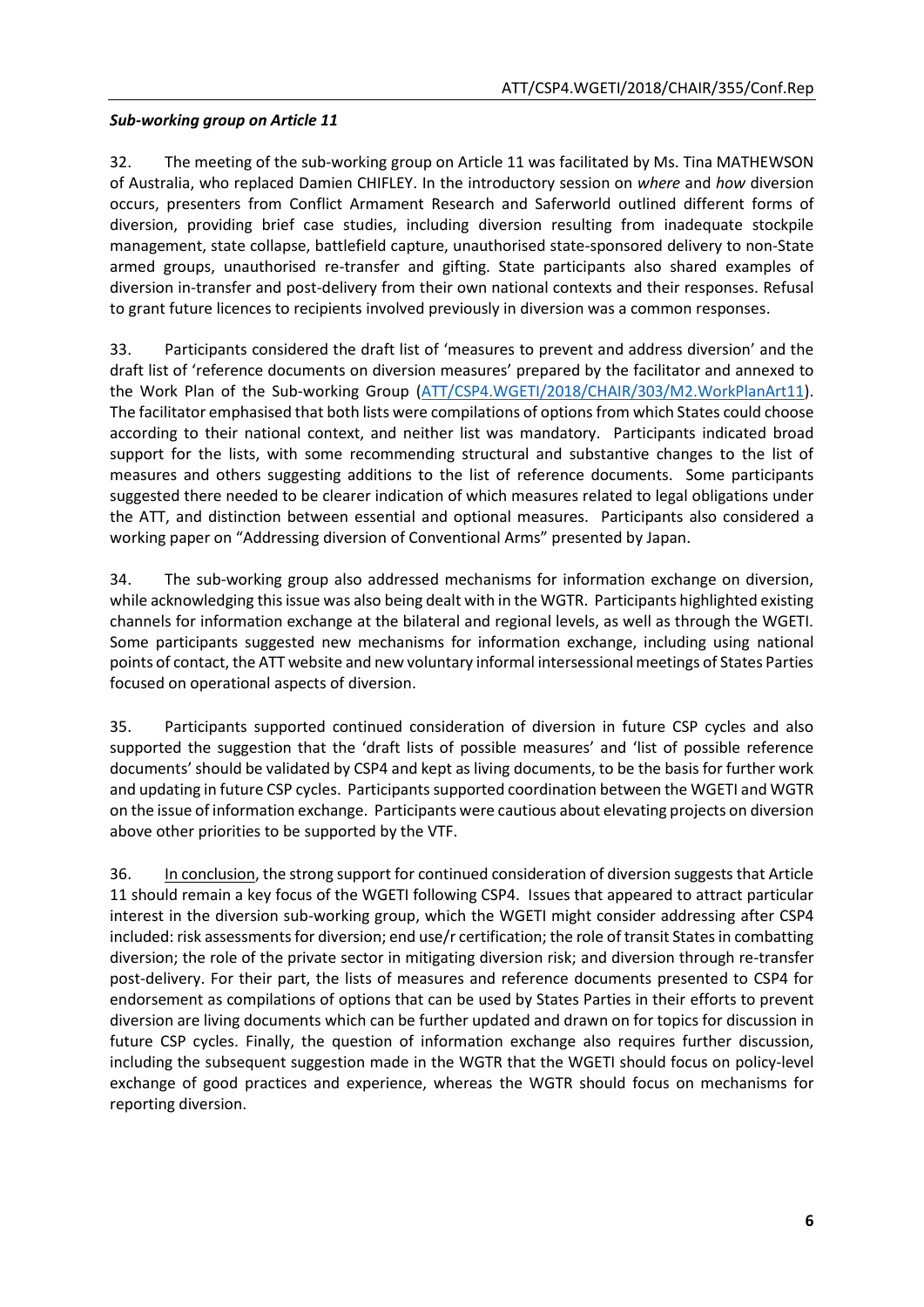# *Sub-working group on Articles 6 and 7*

37. Following reflections by the facilitator on the discussions at the previous meeting in March, Japan's Ministry of Economy, Trade and Industry gave a presentation of Japan's security export control system. This was followed by an interactive discussion with comments, reflections and questions from delegations. Issues that were covered included the structure of the export control process and the respective role of the different governmental bodies involved in it as well as their internal organizational structure. They also included the possibility of and reason for having financial fines for possible violations of applicable rules and necessary measures to ensure that the required expertise was available for the processing of applications, including risk assessment.

38. The sub-working group then addressed the draft document on guidance and support in implementing the obligation contained in Article 6(1). Discussions also included a presentation by Argentina of its recent legislation regarding UN arms embargoes and consideration of a draft voluntary supporting document on possible sources to be used for risk assessment under Article 7, prepared by the facilitator and annexed to the work plan of the sub-working group [\(ATT/CSP4.WGETI/2018/CHAIR/301/M2.WorkPlanArt6&7\)](http://www.thearmstradetreaty.org/images/CSP4/CSP4_preparatory_process/May_WG_Prep_Meetings/ATT_WGETI_CSP4_Sub-Working_Group_Art_6__7.pdf). There was general support among participants to take these draft documents be forwarded for consideration by CSP4, subject to amendments and caveats arising from the discussions.

39. The sub-working group also discussed Article 7(4) of the Treaty, with an opening presentation provided by Ireland with some recommendations on the way forward on this issue. Participants accepted the facilitator's proposal that the sub-working group should seek a mandate from CSP4 to take a more operationally focused approach to this issue in the next intersessional period.

40. In conclusion, discussions in the sub-working group confirmed that there was a general agreement among participants of the value in continuing the discussions on implementation of Articles 6 and 7 and that work on these two articles was far from finished. Participants also underlined the importance of Article 7(4) on GBV and the need to discuss that article in more detail. The proposal that the sub-working group allocate sufficient time during the cycle between CSP4 and CSP5 to allow for more focused discussions on implementation of Article 7(4) received broad support. Delegations also welcomed that State Parties were willing to present their national systems and engage in a dialogue thereon, as Sweden and Japan have done. They saw this as a useful method to discuss effective Treaty implementation and there was a broad sense that there would be value in continuing this practice.

# *Sub-working group on Article 5*

41. The meeting of the sub-working group on Article 5 opened with two presentations. The Wassenaar Arrangement gave a presentation on the Wassenaar Arrangement Munitions List, and the process for updating and amending the List. Second, New Zealand presented the Model Control List for use by Pacific Island States, which was developed in collaboration with Control Arms and draws upon, but is more limited in scope, than the Wassenaar Munitions List. Exchanges underlined that States Parties underlined that existing control lists can be tailored to meet arms trade profiles, national needs and capacities, noting that being able to access expertise would be useful for States in the process of establishing or reviewing their national control list.

42. Presentations were delivered by three States Parties which are not traditional arms exporters, on their experiences of implementing Article 5 – Côte d'Ivoire, Costa Rica and Jamaica. These presentations helped to improve understanding of the challenges faced by States Parties that have different arms trade and diversion experiences. The presentations highlighted, among other things, the importance of having a clear strategy forthe establishment of an appropriate and effective national control system, and the advantages of setting a number of sequential steps in order to achieve this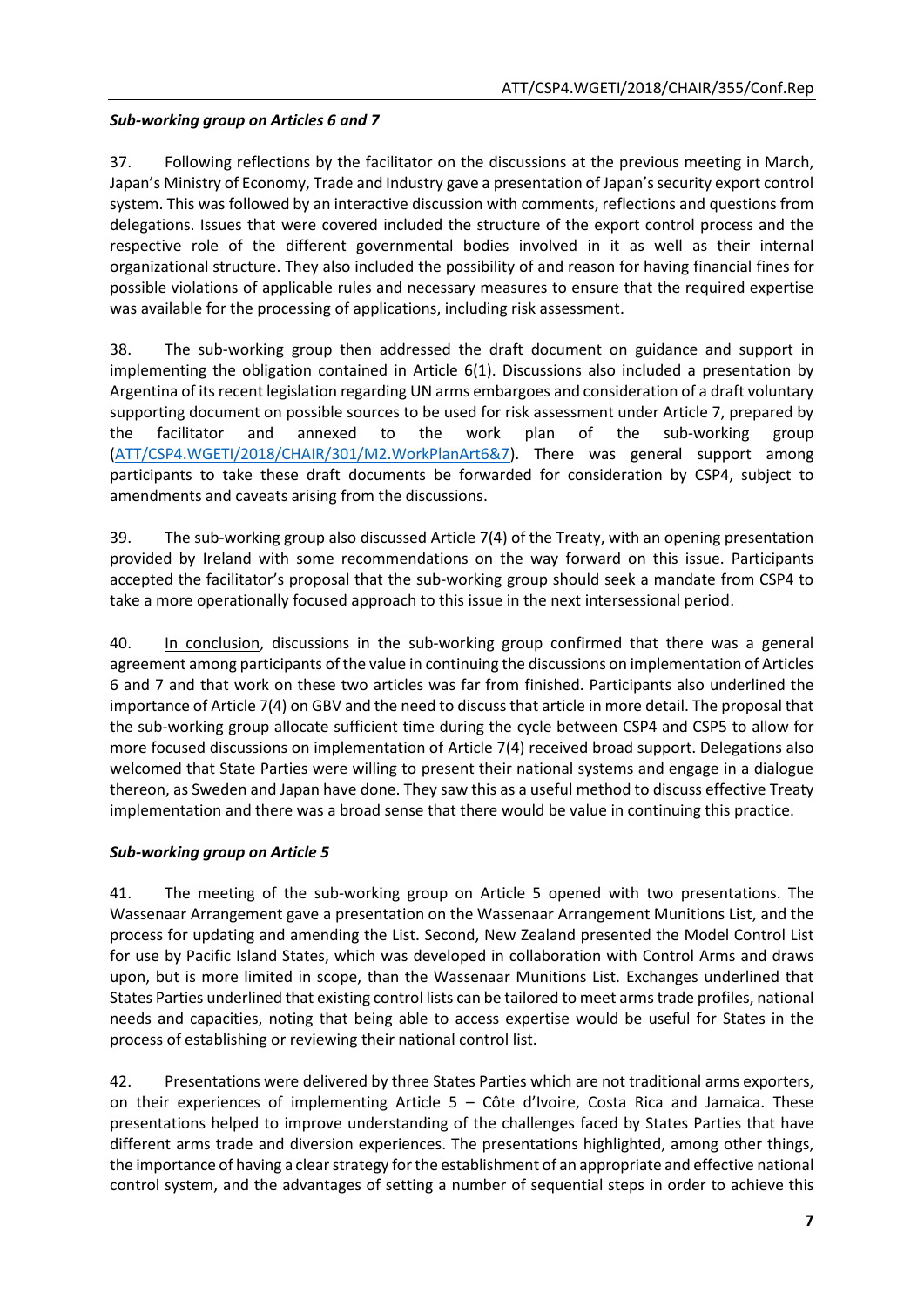goal. Such presentations were beneficial for helping other States Parties with similar profiles that are also in the process of establishing a national control system, as well as for signatories and States seeking to accede to the Treaty. The presentations and subsequent discussions underlined the importance of the role played by international assistance in developing a national control system. This also applies to different forms of support for States Parties' implementation efforts, such as model laws.

43. Participants discussed the facilitator's proposal regarding tools to be developed, including a 'welcome pack' for new States Parties to help them begin the process of assessing what they need to do to implement the Treaty and a 'basic guide to establishing a national control system', annexed to the work plan of the sub-working group [\(ATT/CSP4.WGETI/2018/CHAIR/301/M2.WorkPlanArt6&7\)](http://www.thearmstradetreaty.org/images/CSP4/CSP4_preparatory_process/May_WG_Prep_Meetings/ATT_WGETI_CSP4_Sub-Working_Group_Art_6__7.pdf). They supported the proposal that these tools be developed during the next cycle of the WGETI, while expressing a desire to ensure that the guides are user-friendly and do not overwhelm new and potential States Parties. They also welcomed the 'draft list of possible reference documents' to support implementation of Article 5', which was annexed to the work plan.

44. In conclusion, exchanges in the sub-working group confirmed that Article 5 implementation will require continued and sustained attention. Effective implementation of Article 5 constitutes, in many respects, a prerequisite for the implementation of the Treaty. There is merit in the continued exchange of experience in establishing an effective national control system. Reports by VTF recipients that have received funding for projects involving Article 5 implementation may contribute to such an exchange. In terms of practical work, there is particular value in taking forward the development of a 'welcome pack' and 'basic reference document to establishing a national control system', as described in paragraph 43 and on the basis of their updated list of contents annexed to this report (Annex F and Annex G). A State Party or a group of States Parties may be invited to prepare an initial draft of these documents for consideration by the WGETI in the preparatory process to CSP5.

# **WGETI Conclusions and Recommendations**

45. On the strength of the exchange of views and discussions during the meetings of the WGETI Sub-working groups, the WGETI Chair draws the following conclusions:

- a. The WGETI approached its work in the preparatory cycle to CSP4 with a view to conducting targeted work in order to produce concrete results. This approach has been broadly welcomed, including the establishment of sub-working groups in order to address the implementation of specific ATT articles led by dedicated facilitators. Time available to address implementation is limited and working intersessionally has proven beneficial. Other measures would reinforce the efficiency of the WGETI, such as the early nomination of the Chair(s), which would facilitate pre-sessional work.
- b. Discussions in the sub-working groups were constructive and enabled progress in taking forward implementation of Articles 5, 6, 7 and 11, including concrete outcomes in the form of reference documents. Work on these ATT articles is however far from being exhausted and requires further attention. A number of specific areas that would require further work are identified in this report in the conclusions of each sub-working group. There would be value in duly considering these elements when drawing up the WGETI work plan for the period between CSP4 and CSP5.

43. On the basis of the exchange of views and discussion during the meetings of the WGETI subworking groups, the following recommendations are presented for consideration and adoption by CSP4: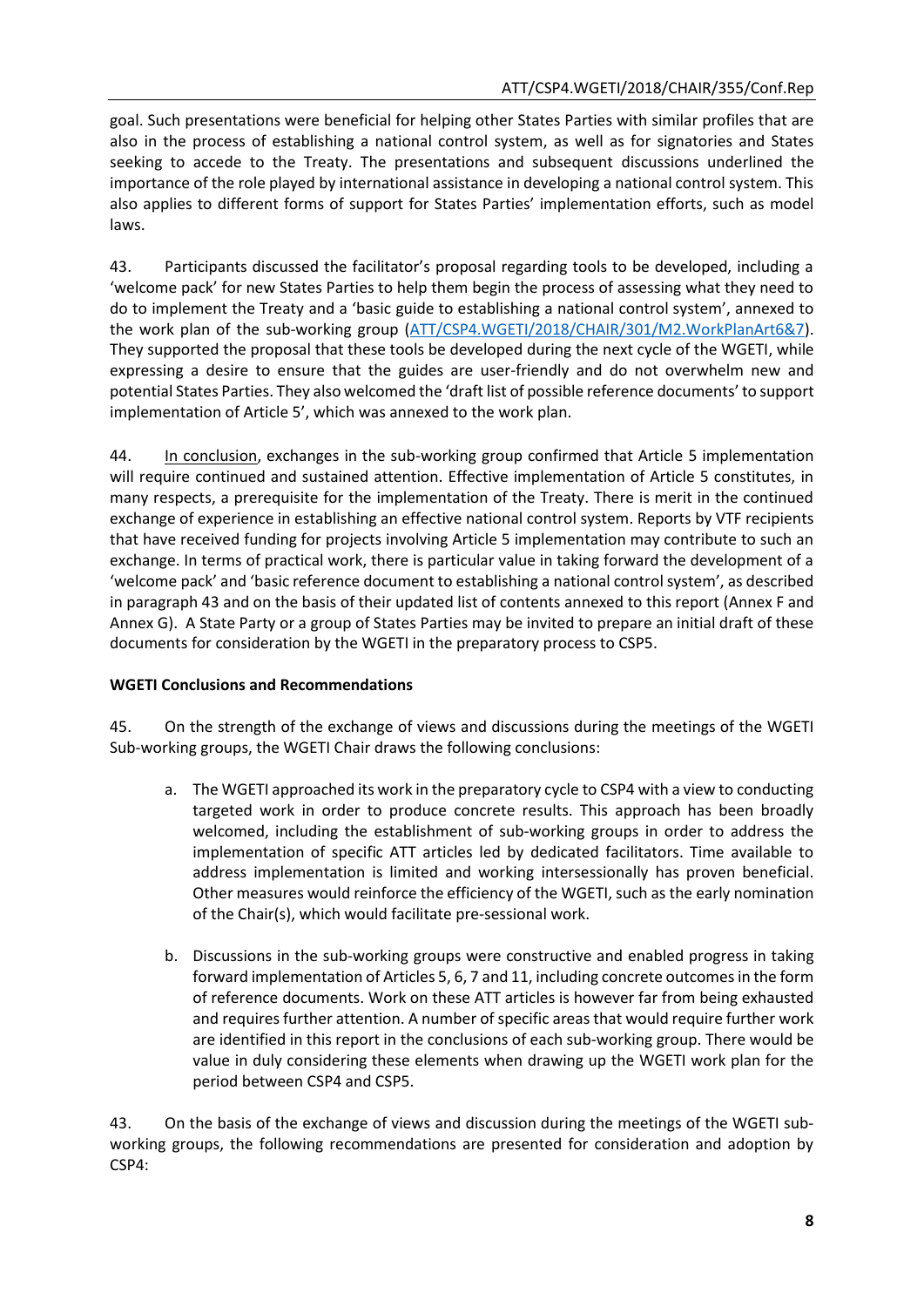- a. To endorse the documents listed below, which have been consolidated on the basis of comments received, as living documents to be reviewed and updated regularly, as appropriate:
	- i. List of possible reference documents to be considered by States Parties in Article 5 implementation, (Annex A),
	- ii. List of possible reference documents to be considered by States Parties in conducting risk assessment under Article 7, (Annex B),
	- iii. List of possible reference documents to be considered by States Parties to prevent and address diversion (Annex C),
	- iv. Possible measures to address diversion, (Annex D),
	- v. Possible guiding and supporting elements in implementing obligations under Article 6 (1), (Annex E),
	- vi. Elements of a 'welcome pack' for new States Parties, (Annex F),
- vii. Elements of reference documents to establish a national control system under Article 5, (Annex G).
- b. To welcome the posting of these documents on the ATT website.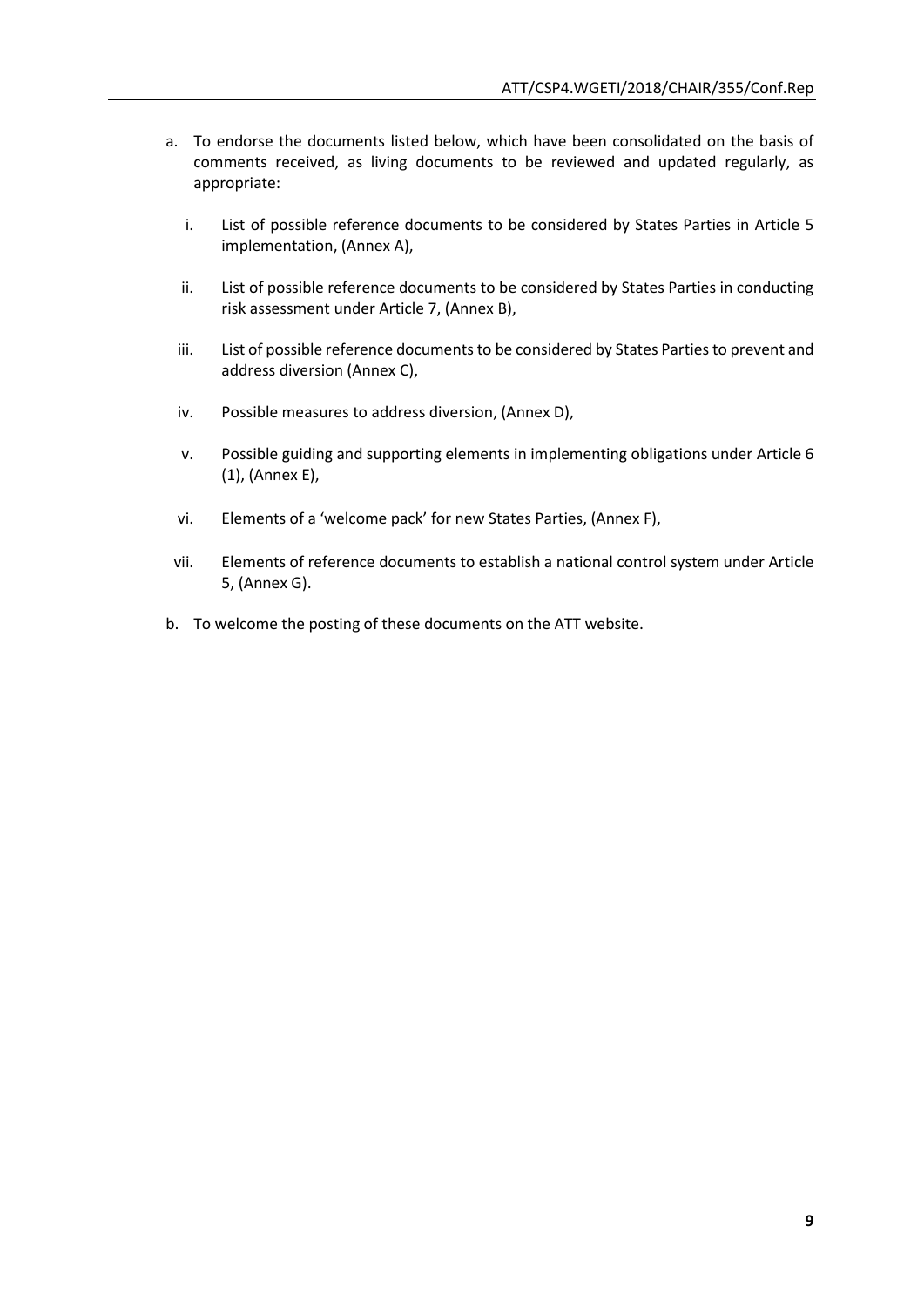### **ANNEX A**

# LIST OF POSSIBLE REFERENCE DOCUMENTS TO BE CONSIDERED BY STATES PARTIES IN ARTICLE 5 IMPLEMENTATION

*The following public documents with associated links are referenced as optional sources that States Parties may choose to draw from, when relevant and useful in implementing Article 5. Use of these documents is not as mandatory. A State Party may also draw from other sources of information to assist in implementing its obligations under this article.* 

*The list is not exhaustive and the fact that an organization is referenced on the list does not in itself imply that States Parties endorse its findings.* 

### **A. General references pertinent for Article 5**

ATT

- ATT Secretariat. 2016. Exchange of views on the treaty implementation: Guidance for Discussion. ATT – Second Conference of States Parties. Submitted by Costa Rica and Finland, ATT/CSP2/2016/WP/2, 16 June 2016, [http://thearmstradetreaty.org/images/Discussion\\_Guiding\\_Paper-Treaty\\_Implementation-](http://thearmstradetreaty.org/images/Discussion_Guiding_Paper-Treaty_Implementation-16_June_2016.pdf)[16\\_June\\_2016.pdf](http://thearmstradetreaty.org/images/Discussion_Guiding_Paper-Treaty_Implementation-16_June_2016.pdf)

### UN agencies

- UNODA (United Nations Office for Disarmament Affairs). n.d. ATT Implementation Toolkit. Access via:<https://www.un.org/disarmament/convarms/att/>
- UN CASA (United Nations Coordinating Actions on Small Arms). 2014. National Controls over the International Transfer of Small Arms and Light Weapons. International Small Arms Control Standard (ISACS) 03.20 (Version 1.0), 17 June 2014, <http://www.smallarmsstandards.org/isacs/0320-en.pdf>
- UNLIREC (United Nations Regional Centre for Peace, Disarmament and Development in Latin America and the Caribbean). n.d. Arms Trade Treaty Implementation Course (ATT-IC). (Available from UNLIREC)

#### Non-governmental

- Casey-Maslen, Stuart, Andrew Clapham, Gilles Giacca, and Sarah Parker. 2016. The Arms Trade Treaty: A Commentary. Oxford: Oxford University Press.
- Da Silva, Clare and Brian Wood (eds.). 2015. Weapons and International Law: The Arms Trade Treaty. Brussels: Larcier.
- GCSP (Geneva Centre for Security Policy). 2017. The 'Treaty Implementation Matrix': A Tool for Effective ATT Implementation. Working Paper by Geneva Centre for Security Policy (GCSP), 3 February 2017. [http://thearmstradetreaty.org/images/CSP3\\_Documents/GCSP\\_Working\\_Paper\\_Implementation](http://thearmstradetreaty.org/images/CSP3_Documents/GCSP_Working_Paper_Implementation_Matrix.pdf) [\\_Matrix.pdf](http://thearmstradetreaty.org/images/CSP3_Documents/GCSP_Working_Paper_Implementation_Matrix.pdf)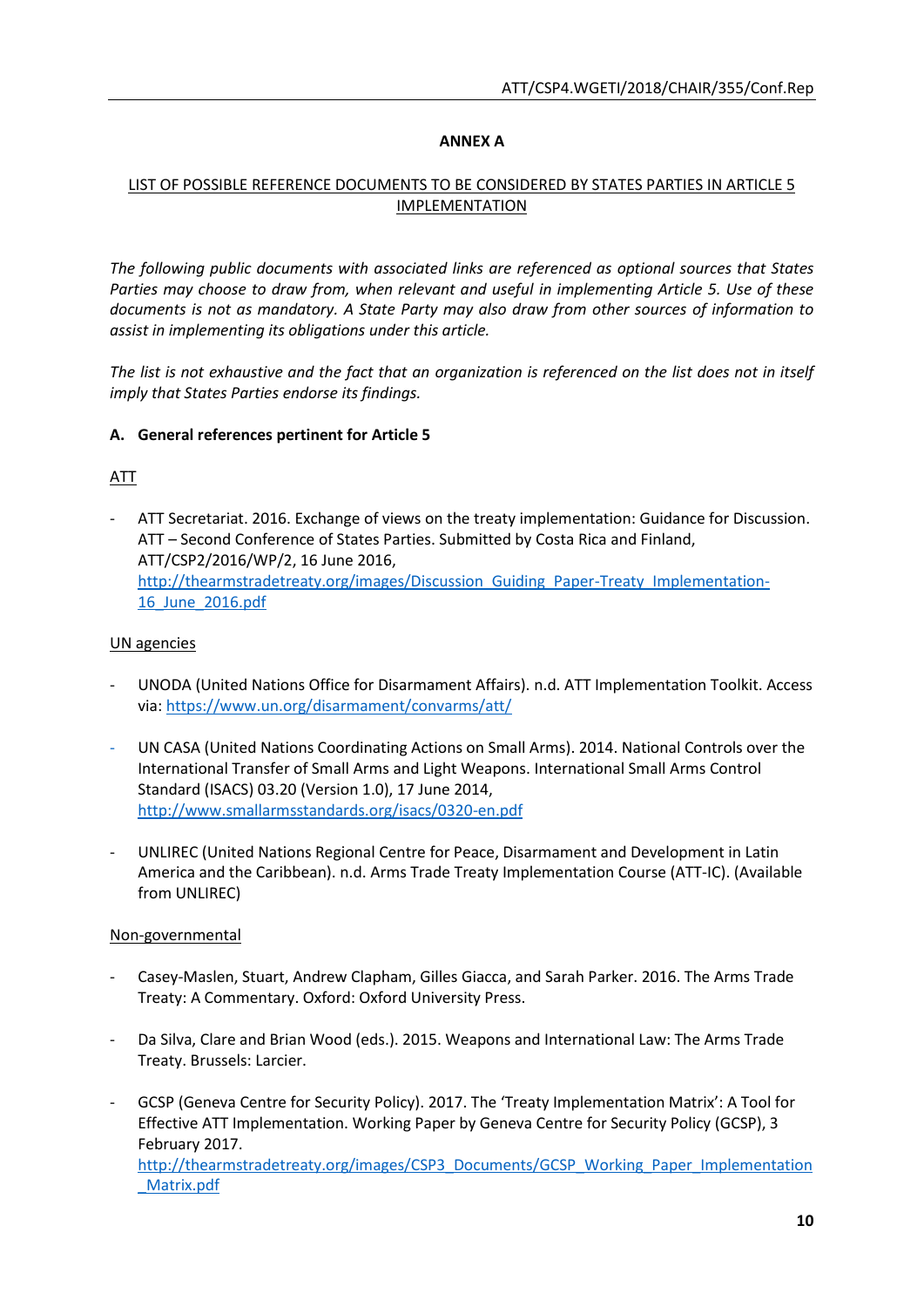- Parker, Sarah (ed.). 2016. The Arms Trade Treaty: A Practical Guide to National Implementation. Geneva: Small Arms Survey, August 2016. [http://www.smallarmssurvey.org/publications/by](http://www.smallarmssurvey.org/publications/by-type/handbooks/att-handbook.html)[type/handbooks/att-handbook.html](http://www.smallarmssurvey.org/publications/by-type/handbooks/att-handbook.html)
- Saferworld. 2016. Ensuring effective implementation of the Arms Trade Treaty: a National Assessment Methodology. London: Saferworld, August 2016. [https://www.saferworld.org.uk/resources/publications/1085-ensuring-effective](https://www.saferworld.org.uk/resources/publications/1085-ensuring-effective-implementation-of-the-arms-trade-treaty-a-national-assessment-methodology)[implementation-of-the-arms-trade-treaty-a-national-assessment-methodology](https://www.saferworld.org.uk/resources/publications/1085-ensuring-effective-implementation-of-the-arms-trade-treaty-a-national-assessment-methodology)
- *Saferworld. 2016. Implementing the ATT: Essential elements of an effective arms transfer control system*. Expert Group on ATT Implementation Briefing No. 5. London: Saferworld, July 2016. [https://www.saferworld.org.uk/resources/publications/1081-implementing-the-att-essential](https://www.saferworld.org.uk/resources/publications/1081-implementing-the-att-essential-elements-of-an-effective-arms-transfer-control-system)[elements-of-an-effective-arms-transfer-control-system](https://www.saferworld.org.uk/resources/publications/1081-implementing-the-att-essential-elements-of-an-effective-arms-transfer-control-system)
- Spano, Laura and Philip Alpers. 2017. Implementing the Arms Trade Treaty and the UNPoA. A Guide to Coordinating an Effective Arms Control System. Sydney, Australia: The Centre for Armed Violence Reduction, October 2017. [http://www.armedviolencereduction.org/wp](http://www.armedviolencereduction.org/wp-content/uploads/2017/10/Implementing-the-Arms-Trade-Treaty-and-the-UNPoA-A-Guide.pdf)[content/uploads/2017/10/Implementing-the-Arms-Trade-Treaty-and-the-UNPoA-A-Guide.pdf](http://www.armedviolencereduction.org/wp-content/uploads/2017/10/Implementing-the-Arms-Trade-Treaty-and-the-UNPoA-A-Guide.pdf)
- IPIS (International Peace Information Service). n.d. Arms Trade Treaty E-Learning Modules. Access via:<http://ipisresearch.be/e-learning/>

# **B. National control lists**

See relevant sections in materials listed in general references.

# Government

- New Zealand Government, Modes control list of *List of Goods controlled under the ATT*

# ATT

ATT website – link to national control lists provided by States Parties [forthcoming]

#### UN agencies

- UNODA (United Nations Office for Disarmament Affairs). n.d. United Nations Register of Conventional Arms: Categories.<https://www.unroca.org/categories>
- UNGA (United Nations General Assembly). 2005. International Instrument to Enable States to Identify and Trace, in a Timely and Reliable Manner, Illicit Small Arms and Light Weapons. Report of the Open-ended Working Group to Negotiate an International instrument to Enable States to Identify and Trace, in a Timely and Reliable Manner, Illicit Small Arms and Light Weapons. UN Document A/60/88, 27 June 2005, Article 4. [http://www.un.org/events/smallarms2006/pdf/A.60.88%20\(E\).pdf](http://www.un.org/events/smallarms2006/pdf/A.60.88%20(E).pdf)

#### Regional and other multilateral organizations/mechanism

- EU (European Union). 2018. Common Military List of the European Union adopted by the Council on 26 February 2018 (equipment covered by Council Common Position 2008./944/CFSP defining common rules governing the control of exports of military technology and equipment). Official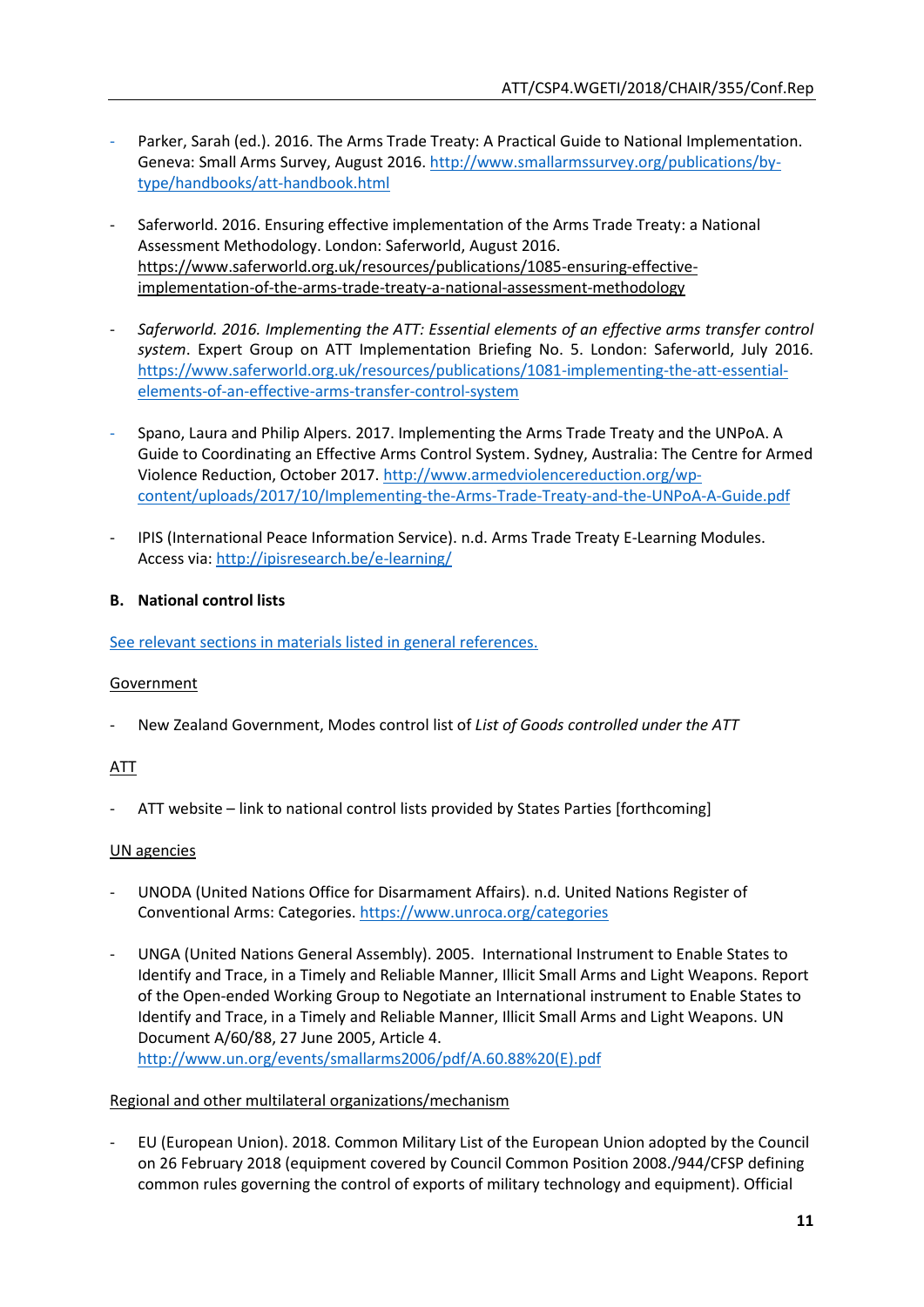journal of the European Union, C 098, 15 March 2018. [https://eur-lex.europa.eu/legal](https://eur-lex.europa.eu/legal-content/EN/TXT/?qid=1521098021619&uri=OJ:JOC_2018_098_R_0001)[content/EN/TXT/?qid=1521098021619&uri=OJ:JOC\\_2018\\_098\\_R\\_0001](https://eur-lex.europa.eu/legal-content/EN/TXT/?qid=1521098021619&uri=OJ:JOC_2018_098_R_0001)

- Wassenaar Arrangement on Export Controls for Conventional Arms and Dual-Use Goods and Technologies. 2017. Munitions List. [http://www.wassenaar.org/wp](http://www.wassenaar.org/wp-content/uploads/2017/12/2017_List_of_DU_Goods_and_Technologies_and_Munitions_List-1.pdf)content/uploads/2017/12/2017 List of DU Goods and Technologies and Munitions List-[1.pdf](http://www.wassenaar.org/wp-content/uploads/2017/12/2017_List_of_DU_Goods_and_Technologies_and_Munitions_List-1.pdf)

# **C. References regarding national authorities**

See relevant sections in materials listed in general references.

### UN agencies

- UNLIREC (United Nations Regional Centre for Peace, Disarmament and Development in Latin America and the Caribbean). n.d. Conformation of National Control Authority Guidelines. (Available in Spanish from UNLIREC)

### **D. References regarding national legislation**

See relevant sections in materials listed in general references.

### Non-governmental

New Zealand and the Small Arms Survey. 2014. Arms Trade Treaty: Model Law for Pacific States. [http://www.smallarmssurvey.org/fileadmin/docs/E-Co-Publications/SAS-NZ-Gov-Arms-Trade-Treaty-](http://www.smallarmssurvey.org/fileadmin/docs/E-Co-Publications/SAS-NZ-Gov-Arms-Trade-Treaty-Model-Law.pdf)[Model-Law.pdf](http://www.smallarmssurvey.org/fileadmin/docs/E-Co-Publications/SAS-NZ-Gov-Arms-Trade-Treaty-Model-Law.pdf)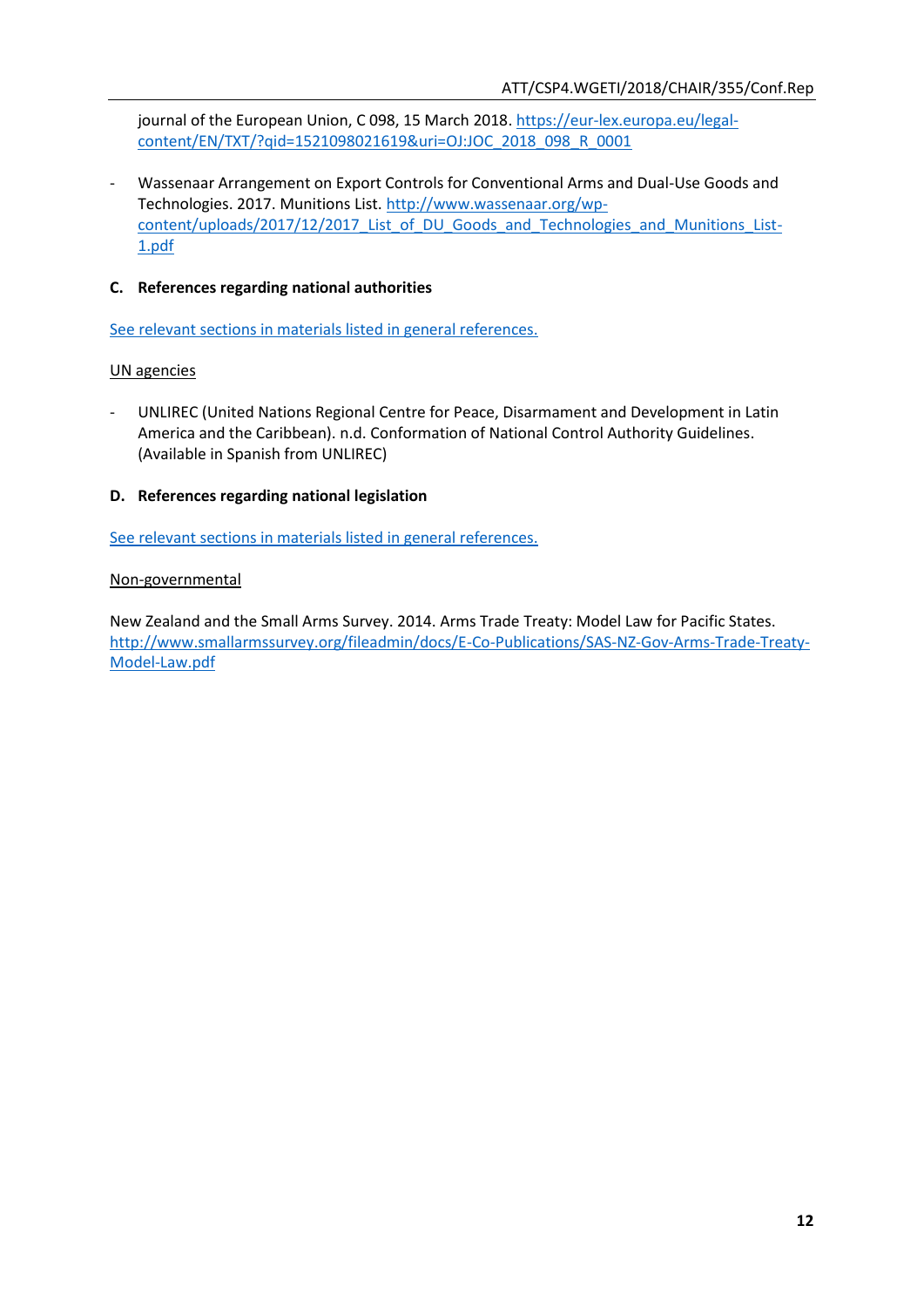#### **ANNEX B**

### LIST OF POSSIBLE REFERENCE DOCUMENTS TO BE CONSIDERED BY STATES PARTIES IN CONDUCTING RISK ASSESSMENT UNDER ARTICLE 7

*The following public documents with associated links are referenced as optional sources that States Parties may choose to draw from, when relevant and useful in conducting risk assessment process under Article 7. Use of these documents is not mandatory. A State Party may also draw from other sources of information to assist in implementing its obligations under this article, such as reports from*  Government agencies, Embassies, foreign Government as well as international and regional *organisations.* 

*The list is not exhaustive and the fact that an organization is referenced on the list does not in itself imply that States Parties endorse with its findings.* 

### **A. Information provided by importing state party upon request by exporting state party - Art 8.1**

Upon request, the importing state party shall ensure that appropriate and relevant information is provided, pursuant to its national laws, to assist the exporting state party in its national export assessment.

### **B. Contribute to or undermine peace and security – Art 7.1.a**

- United Nations, [http://www.un.org](http://www.un.org/)
- UNSC 1540 Committee ,<http://www.un.org/en/sc/1540/>
- International Crisis Group CrisisWatch and country reports,<http://www.crisisgroup.org/>
- Center for Systemic Peace 'State Fragility Index', <http://www.systemicpeace.org/inscr/inscr.htm>
- Institute for Economics and Peace "Global Peace Index", <http://economicsandpeace.org/>
- Uppsala University Conflict Data Programme,<http://www.pcr.uu.se/research/UCDP/>
- **C. Commit or facilitate a serious violation of international humanitarian law – Art. 7.1.b.i**
- United Nations, [http://www.un.org](http://www.un.org/)
- International Committee of the Red Cross, http://www.icrc.org
- Human Rights Watch 'World Report' and country reports, <http://www.hrw.org/home>
- International Criminal Court,<http://www.icc-cpi.int/>
- Coalition to Stop the Use of Child Soldiers,<http://www.child-soldiers.org/>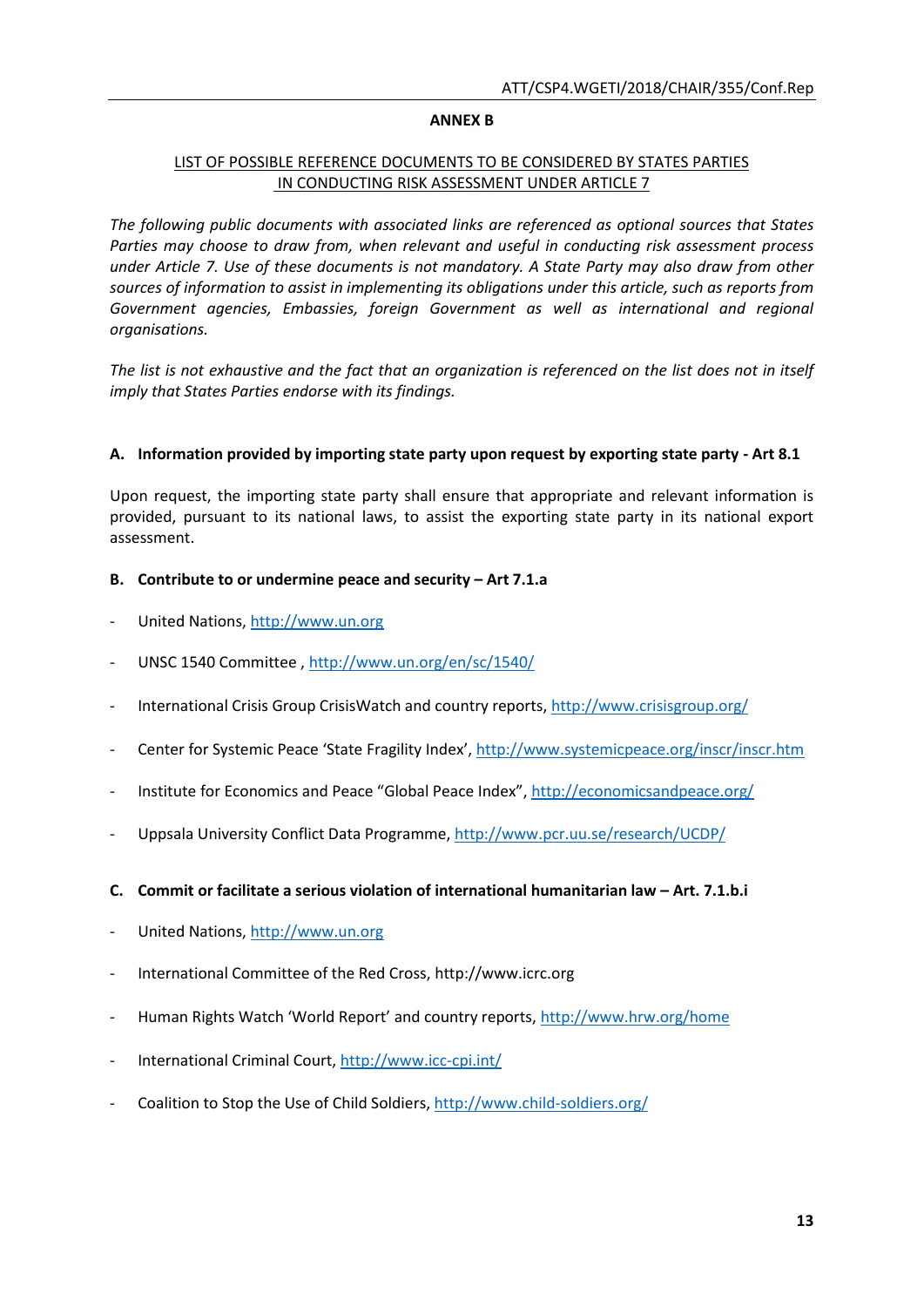### **D.** Commit or facilitate a serious violation of international human rights law – Art. 7.1.b.ii

- United Nations Office of the High Commissioner for Human Rights Report, [http://www.ohchr.org](http://www.ohchr.org/)
- United Nations Human Rights Council reports as part of the Universal Periodic Review, <http://www.ohchr.org/EN/HRBodies/HRC/Pages/HRCIndex.aspx>
- United Nations Development Programme (UNDP) Human Development Reports, <http://hdr.undp.org/en>
- Amnesty International Annual Report 'The State of the World's Human Rights' and country, reports,<http://www.amnesty.org/en/human-rights>
- Human Rights Watch 'World Report' and country reports, <http://www.hrw.org/home>
- Cingranelli-Richards (CIRI) Human Rights Dataset,<http://ciri.binghamton.edu/>
- Fédération internationale des ligues des droits de l'homme, [http://www.fidh.org](http://www.fidh.org/)
- Organisation mondiale contre la torture, [http://www.omct.org](http://www.omct.org/)
- Association for the Prevention of Torture, [http://www.apt.ch](http://www.apt.ch/)
- International Commission of Jurists, [http://www.icj.org](http://www.icj.org/)
- Political Terror Scale Database, [http://www.politicalterrorscale.org](http://www.politicalterrorscale.org/)
- **E. Commit or facilitate an act constituting an offence under international conventions or protocols relating to terrorism to which the exporting State is a Party - Art. 7.1.b.iii**
- UN Security Council Counter Terrorism Committee[, http://www.un.org/en/sc/ctc/](http://www.un.org/en/sc/ctc/)
- UN Office of Counter Terrorism,<http://www.un.org/en/counterterrorism/>
- UNSC 1540 Committee[, http://www.un.org/en/sc/1540/](http://www.un.org/en/sc/1540/)
- **F. Commit or facilitate an act constituting an offence under international conventions or protocols relating to transnational organized crime to which the exporting State is a Party – Art.7.1.b.iv**
- United Nations Convention against Transnational Organized Crime
- UN Office on Drugs and Crime,<http://www.unodc.org/>
- Interpol, https://www.interpol.int/en/Internet
- Small Arms Survey, http://www.smallarmssurvey.org/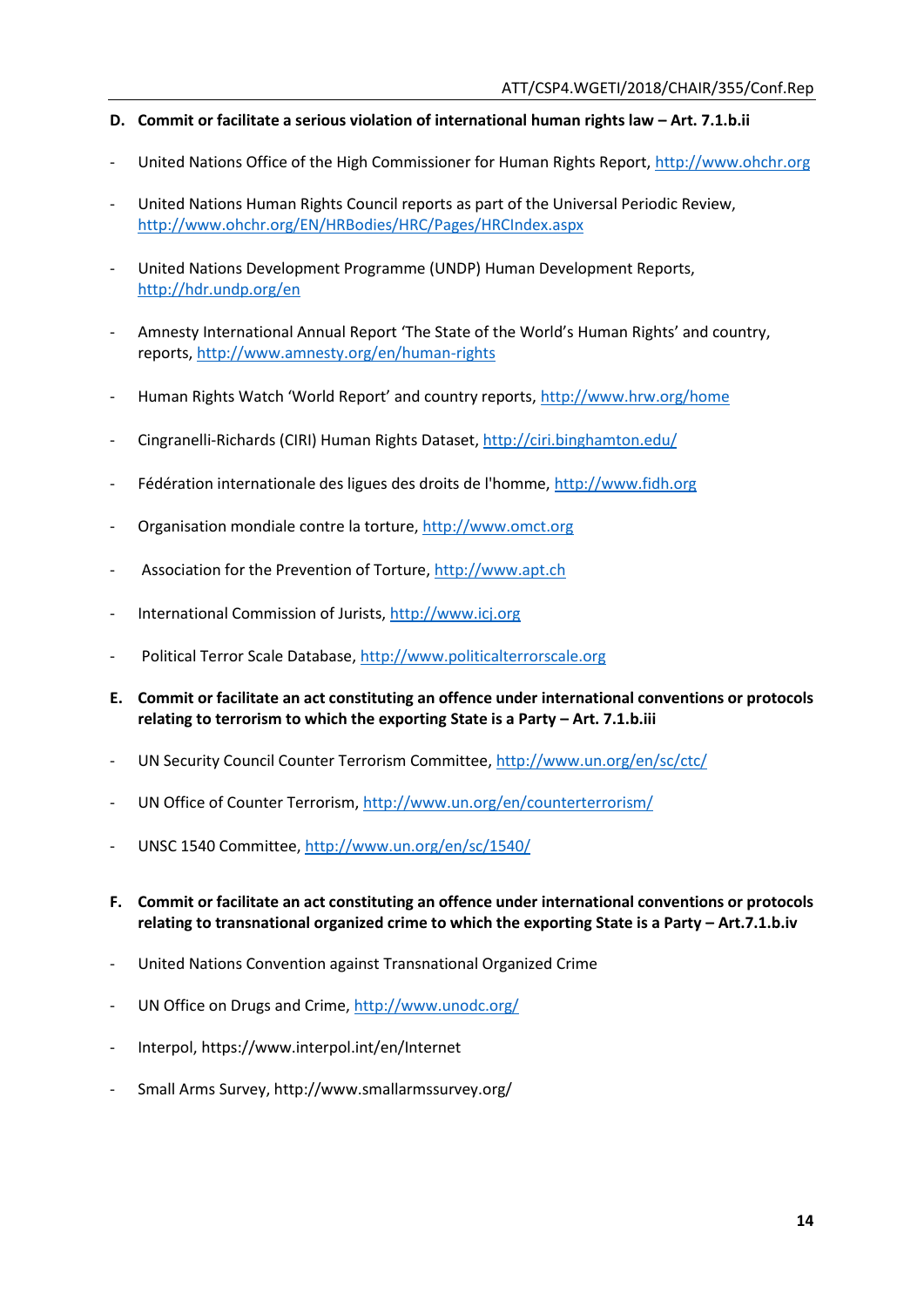- **G. Commit or facilitate serious acts of gender based violence or serious acts of violence against women and children – Art. 7.4**
- UN Security Council resolution 1325 (2000) and related resolutions, for reports on national implementation
- International Convention on the Elimination of Discrimination Against Women (CEDAW) and other relevant UN human rights treaty monitoring bodies, for Reports and concluding observations
- UN Special Rapporteur on violence against women, its causes and consequences
- UN Secretary General annual reports on conflict related sexual violence (pursuant to paragraph 18 of UNSCR 1960 (2010)).
- Office of the Special Representative on Sexual Violence in Conflict, including the early warning matrix for sexual violence and its Annex
- **H. General information on international arms transfers**
- Reports of the UN-appointed groups or panels of experts that monitor UN Security Council sanctions,<http://www.un.org/sc/committees/>
- Stockholm International Peace Research Institute (SIPRI), http://www.sipri.org/
- Small Arms Survey, http://www.smallarmssurvey.org/
- Other research institutes
- **I. Other sources of information**
- Judgments and reports by the International Criminal Court and ad hoc tribunals
- International agencies operating in the recipient state
- Local media reports
- Reports by NGOs on country situations, which may include relevant information regarding compliance with international humanitarian law
- Military doctrine, manual and instructions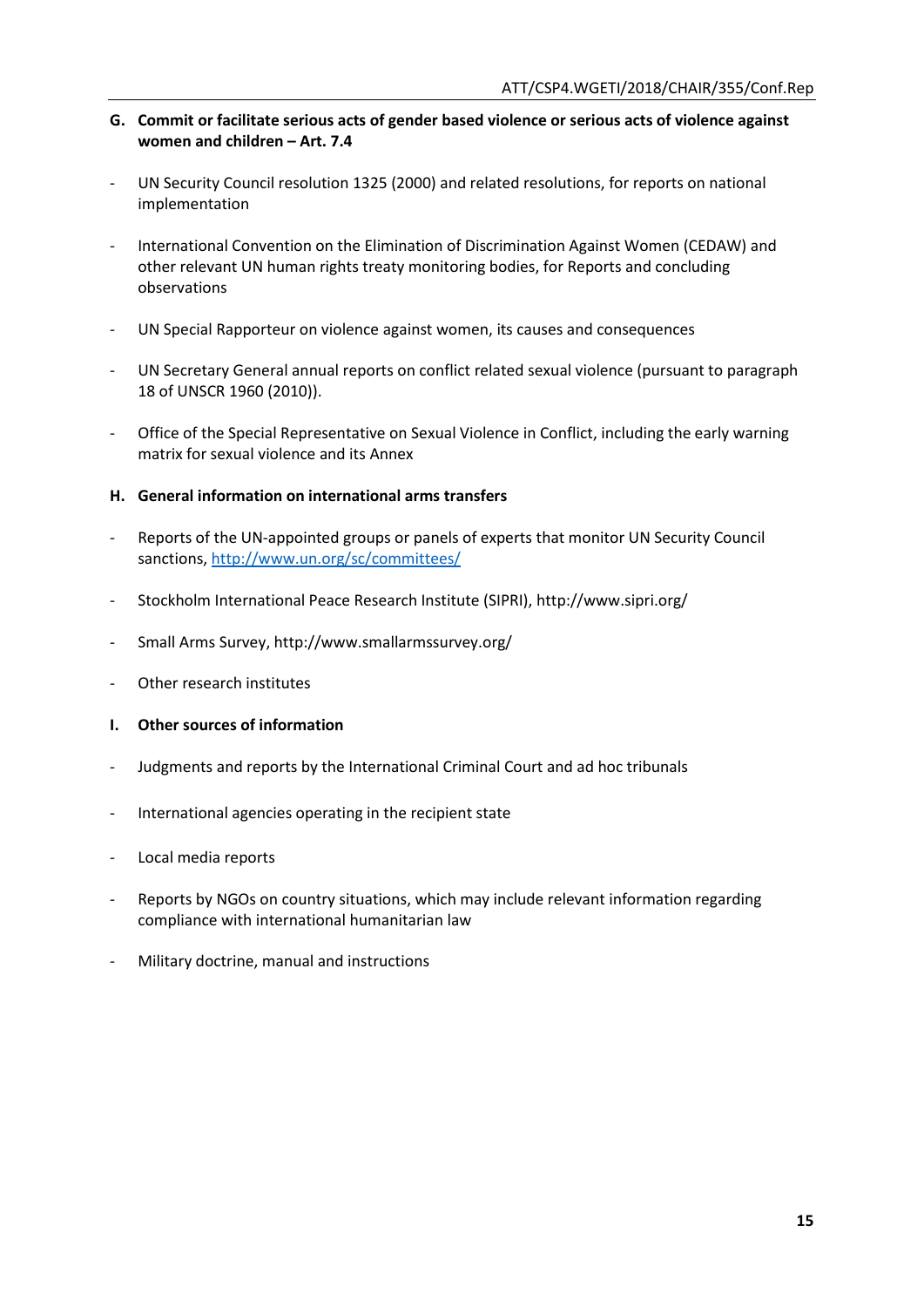### **ANNEX C**

# LIST OF POSSIBLE REFERENCE DOCUMENTS TO BE CONSIDERED BY STATES PARTIES TO PREVENT AND ADDRESS DIVERSION

*The following public documents with associated links are referenced as optional sources that States Parties may choose to draw from, when relevant and useful, to assist them to prevent and address diversion. Use of these documents is not to be seen as mandatory. A State Party may also draw on other sources of information to assist it in implementing its obligations, such as reports from Government agencies, Embassies, foreign Governments, international and regional organizations.* 

*The list is not exhaustive and the fact that a document is referenced on the list does not imply that States Parties endorse its findings.*

### A. INTERNATIONAL ORGANISATIONS

- United Nations Office for Disarmament Affairs (UNODA) [ATT Implementation Toolkit:](https://www.un.org/disarmament/att) Module 10: Preventing diversion
- B. REGIONAL ORGANISATIONS AND OTHER MULTILATERAL ORGANISATIONS/MECHANISMS

|                          | <b>European Union (EU)</b>                                              | <b>EU Common Position on Arms Exports</b>                                                                                                                                     |  |
|--------------------------|-------------------------------------------------------------------------|-------------------------------------------------------------------------------------------------------------------------------------------------------------------------------|--|
|                          |                                                                         | User's Guide to the EU Common Position on Arms Exports                                                                                                                        |  |
|                          |                                                                         |                                                                                                                                                                               |  |
|                          | <b>International Small Arms</b><br><b>Control Standards (ISACS)</b>     | The ISACS has produced a number of <b>Standards Modules</b> on small<br>arms and light weapons, including, of particular relevance:                                           |  |
|                          |                                                                         | National controls over the international transfer of small arms<br>and light weapons                                                                                          |  |
|                          |                                                                         | National controls over the end-user and end-use of<br>internationally transferred SALW                                                                                        |  |
| $\overline{\phantom{a}}$ | <b>Organisation for Security</b><br>and Cooperation in Europe<br>(OSCE) | The OSCE has produced a range of guidance documents on small<br>arms and light weapons, including, of particular relevance:                                                   |  |
|                          |                                                                         | <b>OSCE Handbook of Best Practices on Small Arms and Light</b><br><b>Weapons</b>                                                                                              |  |
|                          |                                                                         | OSCE Decision on introducing best practices to prevent<br>destabilizing transfers of small arms and light weapons through air<br>transport and on an associated Questionnaire |  |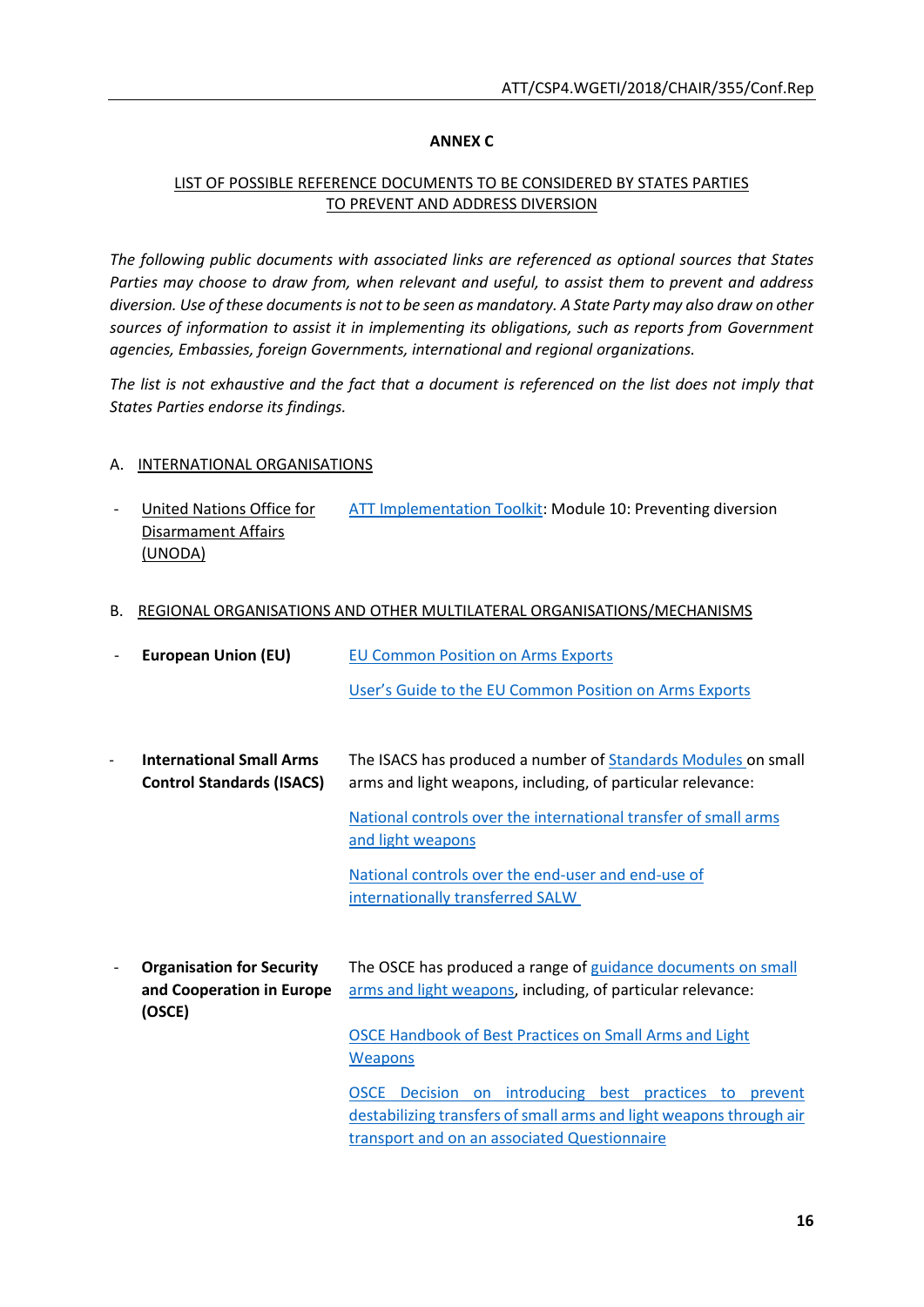[Standard elements of end-user certificates and verification](https://www.osce.org/fsc/16941?download=true)  [procedures for](https://www.osce.org/fsc/16941?download=true) SALW exports

- **Regional Centre on Small Region, the Horn of Africa and Bordering States (RECSA)** Best Practice Guidelines for the Implementation of the Nairobi Declaration and the Nairobi Protocol on Small Arms and Light and Light Weapons
- **Wassenaar Arrangement** The Wassenaar arrangement has also collated a range o[f Best](https://www.wassenaar.org/best-practices/)  [Practices and Guidelines on Arms Transfers,](https://www.wassenaar.org/best-practices/) including, of particular relevance:

[Best practice guidelines for exports of small arms and light](https://www.wassenaar.org/app/uploads/2015/06/SALW_Guidelines.pdf)  [weapons](https://www.wassenaar.org/app/uploads/2015/06/SALW_Guidelines.pdf)

[Introduction to End User/End Use Controls for Exports of](https://www.wassenaar.org/best-practices/)  [Military-List Equipment](https://www.wassenaar.org/best-practices/)

[Statement of Understanding on Implementation of End-Use](https://www.wassenaar.org/best-practices/)  [Controls for Dual-Use Items](https://www.wassenaar.org/best-practices/)

End-Use Assurances Commonly Used – [Consolidated Indicative](https://www.wassenaar.org/best-practices/)  [List](https://www.wassenaar.org/best-practices/)

[Elements for objective analysis and advice concerning potentially](https://www.wassenaar.org/best-practices/)  [destabilising accumulations of conventional weapons](https://www.wassenaar.org/best-practices/)

[Best Practices to Prevent Destabilising Transfers of Small Arms](https://www.wassenaar.org/app/uploads/2016/12/Best-Practices-for-Effective-Export-Control-Enforcement.pdf)  [and Light Weapons \(SALW\) through Air Transport](https://www.wassenaar.org/app/uploads/2016/12/Best-Practices-for-Effective-Export-Control-Enforcement.pdf)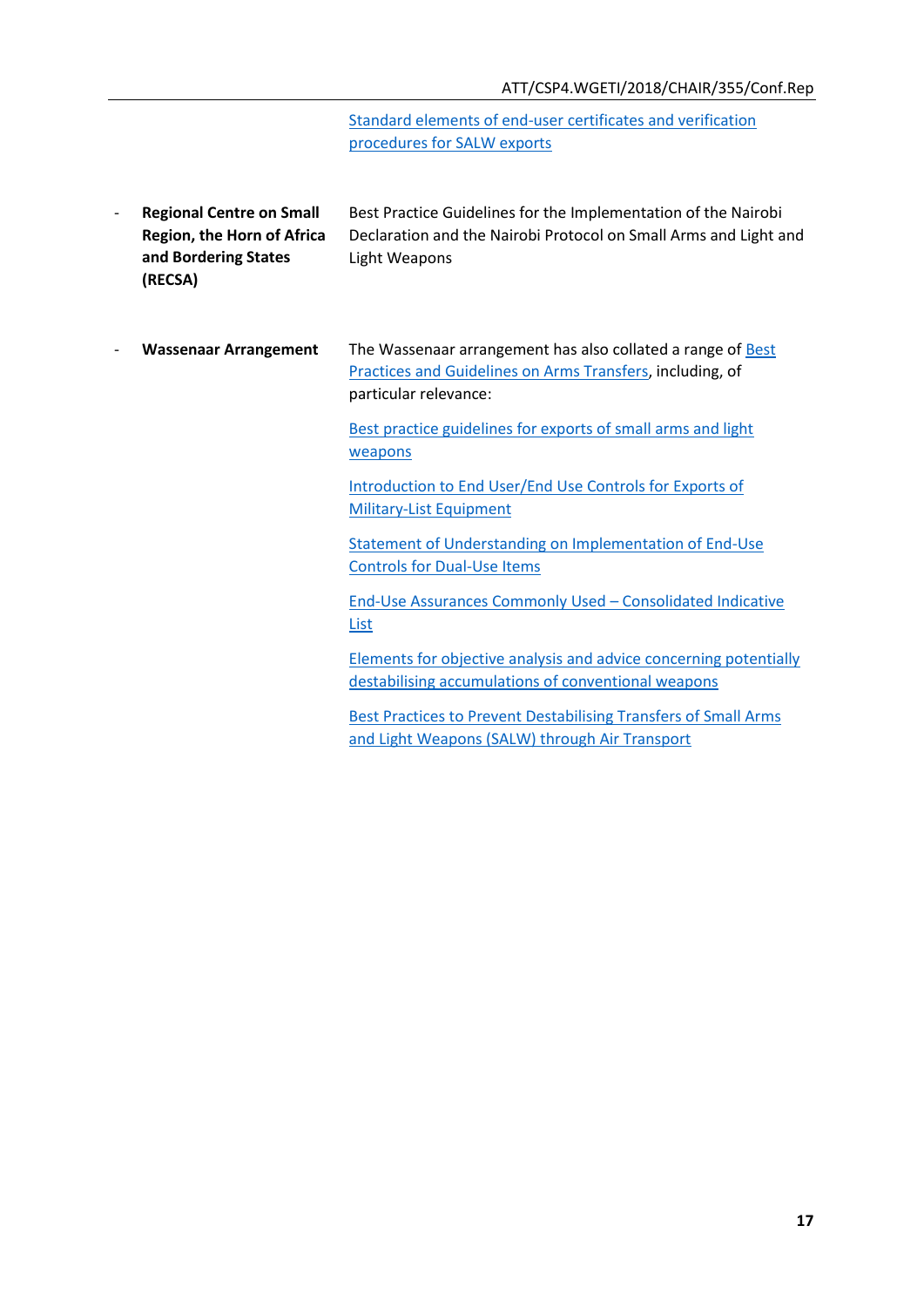### **ANNEX D**

#### POSSIBLE MEASURES TO PREVENT AND ADDRESS DIVERSION

*States Parties to the Arms Trade Treaty involved in the transfer of conventional arms have a legal obligation to take measures to prevent their diversion (Article 11(1)). This paper presents a nonexhaustive list of practical measures which States Parties may draw from, where relevant, useful and feasible within the available resources of each State, to prevent diversion as it may occur in their particular national context.* 

*The measures have been drawn from a range of sources, including documents in the "List of possible reference documents on diversion" and input from States Parties and civil society. Some measures relate directly to specific legal obligations or guidance in the text of the Treaty. In these cases, the measures listed are to be understood only as suggested options for implementation of the relevant obligations or guidance. The measures are not intended to reinterpret, add to, or derogate from relevant obligations in any way.* 

### **Transfer chain stage 1: Before the transfer/Country of origin/point of embarkation**

- 1. Requiring all conventional arms transfers to be subject to prior authorisation (Article 5).
- 2. Performing consistent and objective transfer risk assessments that take into account the risk of diversion (Articles 7(1) and 11(2)).
- 3. Requiring that importing States provide proper documentation (such as contracts or agreements, international import certificates, transit approvals, end-use/r certificates (EUCs), and various other assurances) to the competent authorities in exporting States, upon request (Articles 8(1) and 11  $(2)$ ).
- 4. Not authorising the export if a significant risk of diversion is detected (Article 11(2)).
- 5. Including the following measures in their consistent and objective transfer risk assessments:
	- Establishing the legitimacy and credibility of all parties involved in the transfer, such as the exporter, brokers, shipping agents, freight forwarders/intermediate consignees and stated end-use/r (Article 11(2)).
	- Also examining the risks:
		- Arising from the proposed shipment arrangements.
		- Arising from the potential unreliability of controls in the importing country and the transit country (if applicable).
		- Arising from insufficient resources to allow for effective enforcement of national laws concerning the transfer of conventional arms.
		- Arising from political instability in the importing country.
		- That a conventional arms transfer would increase the risks of diversion of the existing holdings of the end-user.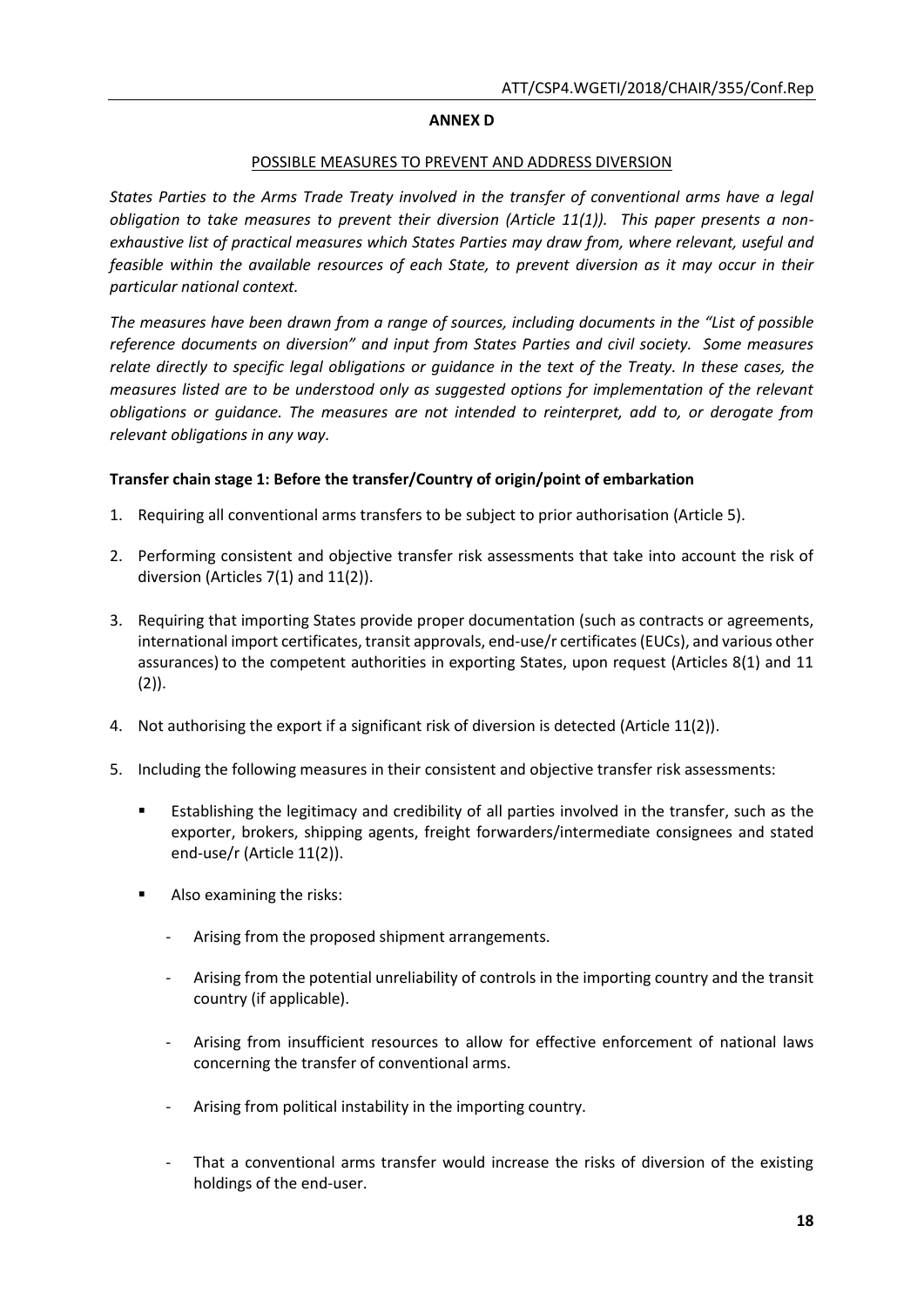- Utilising interdepartmental / inter-agency examination of the exportation requests, enabling analysis of diversion risks to be based on reliable information, from diverse sources (diplomatic, customs, intelligence unit, UN experts' reports, information exchanges between States).
- Maintaining and/or consulting national databases identifying natural or legal persons previously sanctioned and /or involved in illicit trafficking.
- 6. Conducting a thorough review of the proper documentation (such as contracts or agreements, international import certificates, transit approvals, end-use/r certificates (EUCs), and various other assurances) (Articles 8(1) and 11(2)) provided by importing States, including:
	- Authentication of documentation (including checks for forged or inauthentic documentation, including authentication of EUCs through diplomatic channels or the importing country's national authority by using the declared Point of Contact).
	- Verification of contents of the documentation through establishing the legitimacy and credibility of the stated end-use/r.
	- To prevent any falsification risk, importing States could institute national procedures for issuing EUCs for government and private end-users.

| 7. Including the following details in EUCs (Articles $8(1)$ and $11(2)$ ), required for the contents of the |
|-------------------------------------------------------------------------------------------------------------|
| documentation to be verified for end-use and user, as well as to inform a risk assessment:                  |

| Element                             | Essential                                                                                                                                                                                                                                       | Optional                                                                            |
|-------------------------------------|-------------------------------------------------------------------------------------------------------------------------------------------------------------------------------------------------------------------------------------------------|-------------------------------------------------------------------------------------|
| Parties involved in the<br>transfer | details of the exporter and<br>$\bullet$<br>end-user, such as name,<br>business name, address,<br>phone, etc.                                                                                                                                   | details of the intermediate<br>$\bullet$<br>consignee and final<br>consignee        |
| Goods to be transferred             | description;<br>$\bullet$<br>reference to contract,<br>$\bullet$<br>purchase order, invoice or<br>order number;<br>quantity and/or value.                                                                                                       |                                                                                     |
| End-use                             | indication of end-user;<br>٠<br>undertaking, where<br>appropriate, that the goods<br>will not be used for purposes<br>other than the declared end-<br>use and/or used for Chemical<br><b>Biological Radiological and</b><br>Nuclear (CBRN) etc. |                                                                                     |
| Location                            |                                                                                                                                                                                                                                                 | certification that goods are to<br>be installed at/used at<br>premises of end-user; |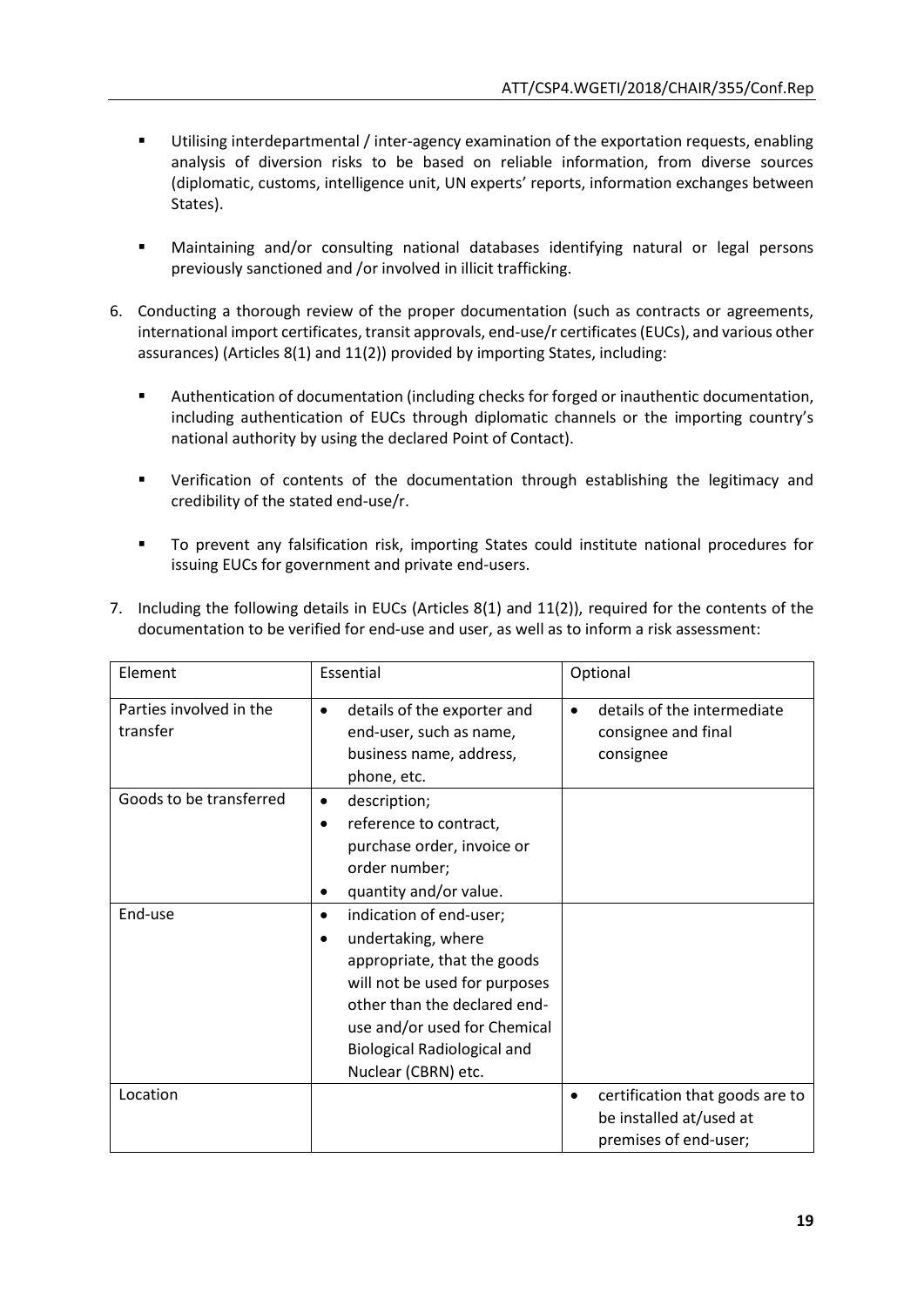|                       |                                                                                                                           | agreement to on-site<br>inspections.                                                                                                                                                                                                                                                                                             |
|-----------------------|---------------------------------------------------------------------------------------------------------------------------|----------------------------------------------------------------------------------------------------------------------------------------------------------------------------------------------------------------------------------------------------------------------------------------------------------------------------------|
| Documentation         | signature, name, title of<br>$\bullet$<br>consignee/end-user<br>representative;<br>original or legally-certified<br>copy. | signature and certification by<br>$\bullet$<br>government of final<br>consignee/end-user and only<br>by specific representatives of<br>that government;<br>unique identifier/number<br>provided by the government<br>authority;<br>validity terms and date of<br>issue;<br>kept with conventional arms<br>all along the transfer |
| Re-export / diversion |                                                                                                                           | an undertaking not to re-<br>$\bullet$<br>export/transship at all, or at<br>least not without notification<br>or express permission from<br>original exporting state's<br>competent authorities                                                                                                                                  |
| Delivery verification |                                                                                                                           | provide a Delivery<br>$\bullet$<br>Verification Certificate /<br>proof of arrival                                                                                                                                                                                                                                                |

- 8. Encouraging all parties involved in conventional arms transfers (exporters, freight forwarders/intermediate consignees, brokers (Article 10), shipping agents, and end-users) to be registered with national authorities.
- 9. Applying the following measures when they are transit, trans-shipment, or importing States in an international transfer:
	- Requiring prior authorisation for the transit and importation of conventional arms through and to their territory (Article 9).
	- Requesting or providing documents that indicate whether the transfer has been authorised or is subject to any objection (Article 11(3)).

10. Requiring particular conditions to be met prior to export authorisation, such as:

- **Provision of information related to transport prior to the grant of the exportation** authorisation: mode of transport, name of the transporter, nationality, route to be taken.
- Agreement to specific conditions on storage facilities (location, conditions, specific management measures and security).
- Verification through physical inspections of the adequacy of the recipient's storage facilities.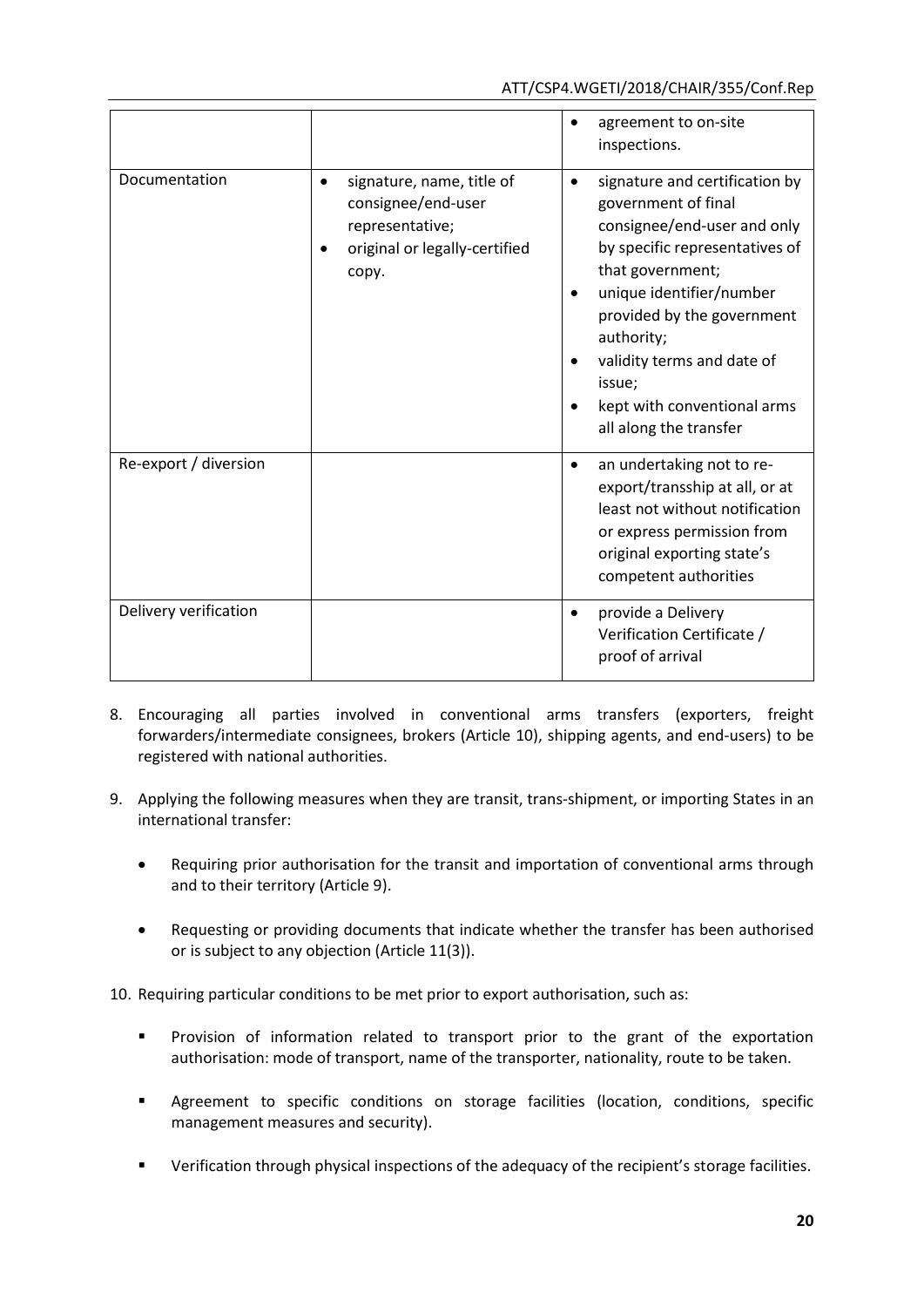- **Enforcement of technical conditions to secure conventional arms, such as systematic marking** and implementation of systems preventing use by non-authorised persons.
- Agreement to particular disposal requirements (e.g. conditioning the sale of new small arms and light weapons on the verified destruction of old stocks).
- 11. Including concrete, unambiguous suspension or cancellation clauses in the wording of all conventional arms contracts other relevant documentation / inter-governmental agreements.
- 12. Encouraging parties involved in conventional arms transfers to introduce internal export control compliance programs to assist them in complying with national export control legislation and regulations, and increase awareness and mitigation of diversion risks.
	- Internal compliance programs could include provisions for parties to conduct their own risk assessments, record-keeping on international commercial operations, and cooperation and information sharing with competent authorities (e.g. regular reporting on licences used, cooperation with compliance visits by government agencies etc.).

# **Transfer chain stage 2: During the transfer / En route to the intended end-user / In transit**

- 1. Ensuring close cooperation and information sharing, pursuant to their national laws, where appropriate and feasible, with the governments of transit States (Article 11(3)).
- 2. Requiring or encouraging delivery notification by any transit countries (through delivery receipts signed by the importations customs service, delivery verification certificate, etc.) (Article 11(3)).
	- Note that in the case of delivery by air, the exporter may be required to provide a 'certificate of unloading' to confirm delivery.
- 3. Monitoring and protecting conventional arms shipments, in cooperation with industry parties involved (e.g. freight forwarders/intermediate consignees, transporters etc) from the time the arms leave the warehouse in the exporting state until the intended end-user receives them (and verifies delivery), including through:
	- Physically accompanying the shipment or remote monitoring via satellite.
	- Stringent physical security requirements (such as ensuring that arms and ammunition are transported in separate vehicles, the use of alarm systems on transport vehicles and container seals, and physical inspection during transit and at the point of delivery).
	- Scrutiny of arms shipments and documentation by customs agents in all the States involved in the transfer (exporting, transit, and importing States).

# **Transfer chain stage 3: At or after importation / Post-delivery**

1. Requiring or encouraging delivery notification by the importing State (through delivery receipts signed by the importations customs service, delivery verification certificate, etc.) (Articles 8(1) and 11(3)).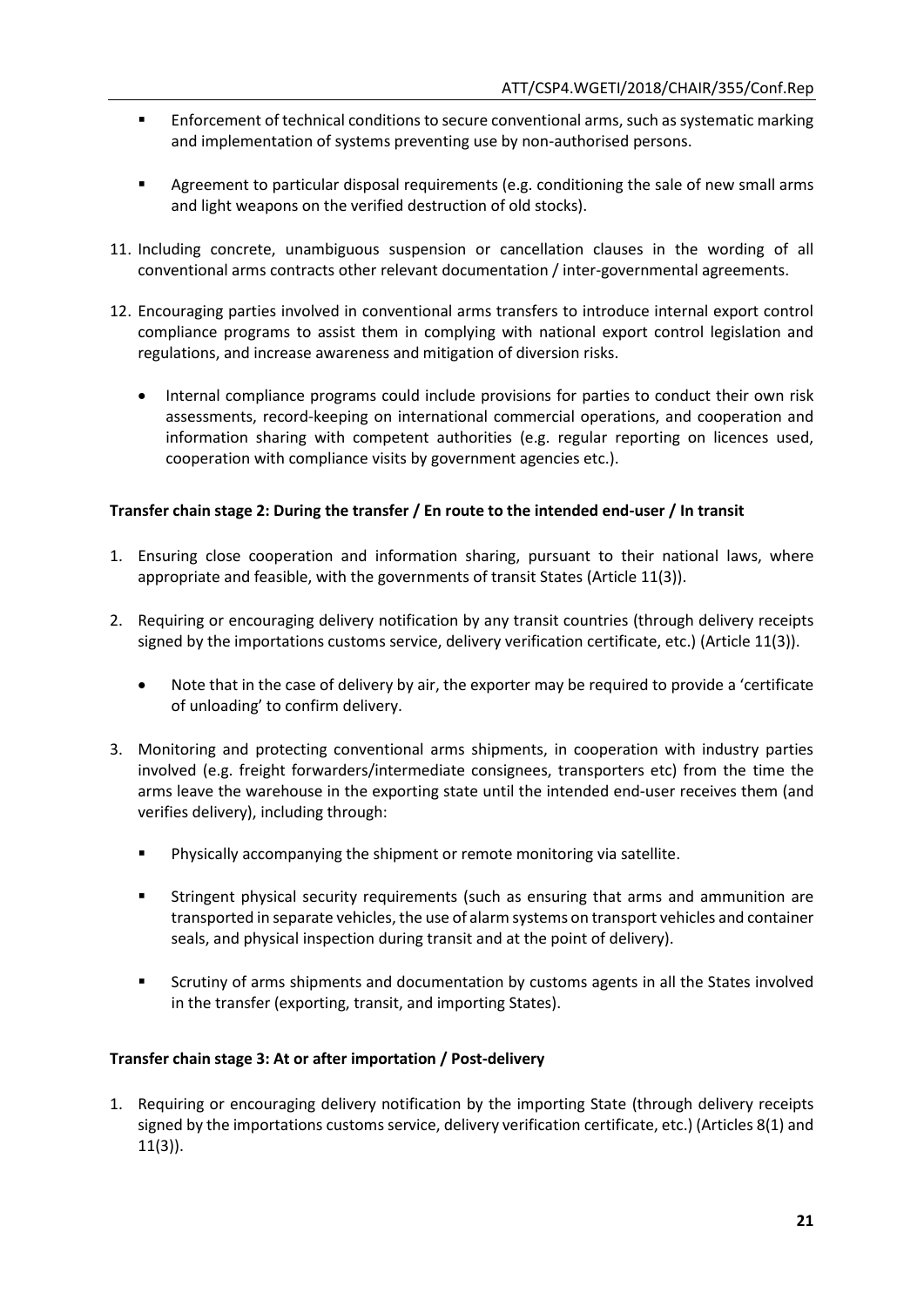- Note that in the case of delivery by air, the exporter may be required to provide a 'certificate of unloading' to confirm delivery.
- 2. For exporting States: conducting post-delivery checks in cooperation with competent authorities in the importing State to verify compliance with end-use conditions, such as the condition that no re-export can take place without prior notification to the country of origin, including through:
	- Checking end-use certificates by, for instance, checking delivery signatures against the list of authorised signatories by directly contacting such signatories using contact information provided in advance of the certificate.
	- **•** Organising regular on-site visits to verify the ongoing use(r) of the arms.
	- Conducting physical inventories of exported conventional arms to ensure they are properly accounted (Article 12(1)).
	- **Investigating suspected violations of end-use and re-transfer conditions agreed to by the end**user.
- 3. For importing States: registering and maintaining records of conventional arms entering their national territory, as well as the secure transfer of these to the authorised end-user (Article 12 (2)).
- 4. For exporting and importing States: initiating and responding in a timely manner to tracing requests, including through utilisation of existing tools such as the INTERPOL Illicit Arms Records and Tracing Management System (iARMS).

# **Transfer chain stage 4: Post-delivery storage / National stockpiles**

- 1. Establishing and maintaining robust stockpile management procedures for the safe storage of conventional arms and ammunition, including by:
	- Establishing and conducting inventory management and accounting procedures (including centralized record-keeping, which entails storing records of transactions made by all departments in a single, central authority).
	- **Controlling access to stockpiles.**
	- **Applying physical security measures (such as fencing and locking systems).**
	- **Ensuring the security of stockpiles that are in transport.**
	- Destroying all surplus arms and ammunition in accordance with international norms and standards.
	- Ensuring appropriate staff training in safe and secure stockpile management procedures.
	- Note useful guidance provided in the ISACS Module on 'Stockpile management' and the International Ammunition Technical Guidelines (IATG).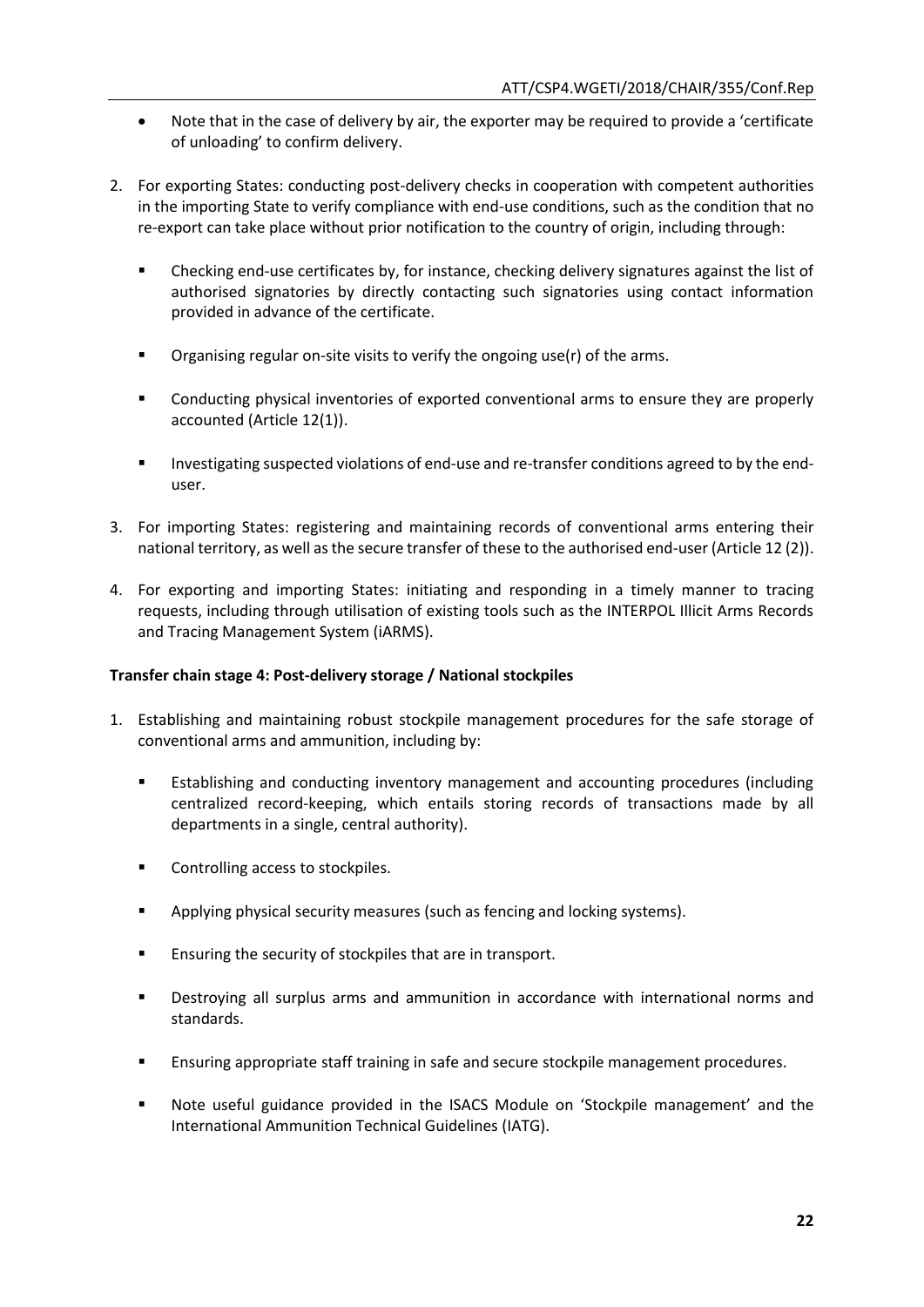2. Ensuring adequate border controls and patrols.

### **Other comprehensive measures applicable across the transfer chain**

- 1. Establishing a strong national control system for of the authorisation of international transfers of conventional arms (including transit and trans-shipment), and the enforcement of national laws and regulations (Articles 5 and 14).
- 2. Ensuring that when a diversion is detected, appropriate legal and administrative measures are taken to address the diversion, enabling the competent national authorities to seize the illicit conventional arms (Article 5).
- 3. Ensuring close cooperation and information-sharing with other States involved in the arms transfer chain, including information on: weapons transportation providers; denials of export and import licences export/import, transit/trans-shipment licence/authorisation; end-user certifcates data; international trafficking routes; illicit brokers, sources of illicit supply and methods of concealment (Articles 8(1), 11(3), 11(4), 11(5), and 15(4)).
- 4. Sharing information with other States on measures taken that have been proven effective in addressing the diversion, including through: the ATT Secretariat; other mechanisms such as the Working Group on Effective Treaty Implementation; and databases for information exchange such as the ATT website (Article 13(2)).
- 5. Taking the following measures when a diversion is detected:
	- Alert potentially affected States Parties.
	- **Examine diverted shipments of conventional arms.**
	- Take follow-up measures through investigation and law enforcement, including the establishment of criminal offences and the capacity for sanctioning violators in relation to diversion detected during post-delivery checks or at any time during an arms transfer (Article 11(4). It is recommended that available sanctions should be both administrative (including confiscation of conventional arms) and criminal (sufficiently high to serve as deterrents).
- 6. Ensuring that officers responsible for administering the national control system are trained in the detection of fraudulent behaviour across the different stages of the transfer chain.
- 7. Maintaining open communication and cooperation across licensing, customs, law enforcement, intelligence and other government agencies domestically and amongst States.
- 8. Providing sufficient resources to national authorities, especially customs authorities, to ensure they have effective control over conventional arms flows into and out of their territory.
- 9. Pursuing cooperation through regional and sub-regional groups, such as the EU.
- 10. Ensuring effective legislation for investigating and punishing theft, corruption, and other diversionrelated offences.
- 11. Running industry outreach programmes (such as with industry associations) to share diversion risk assessment guidance and encourage industry to play a cooperative role in risk assessment and management.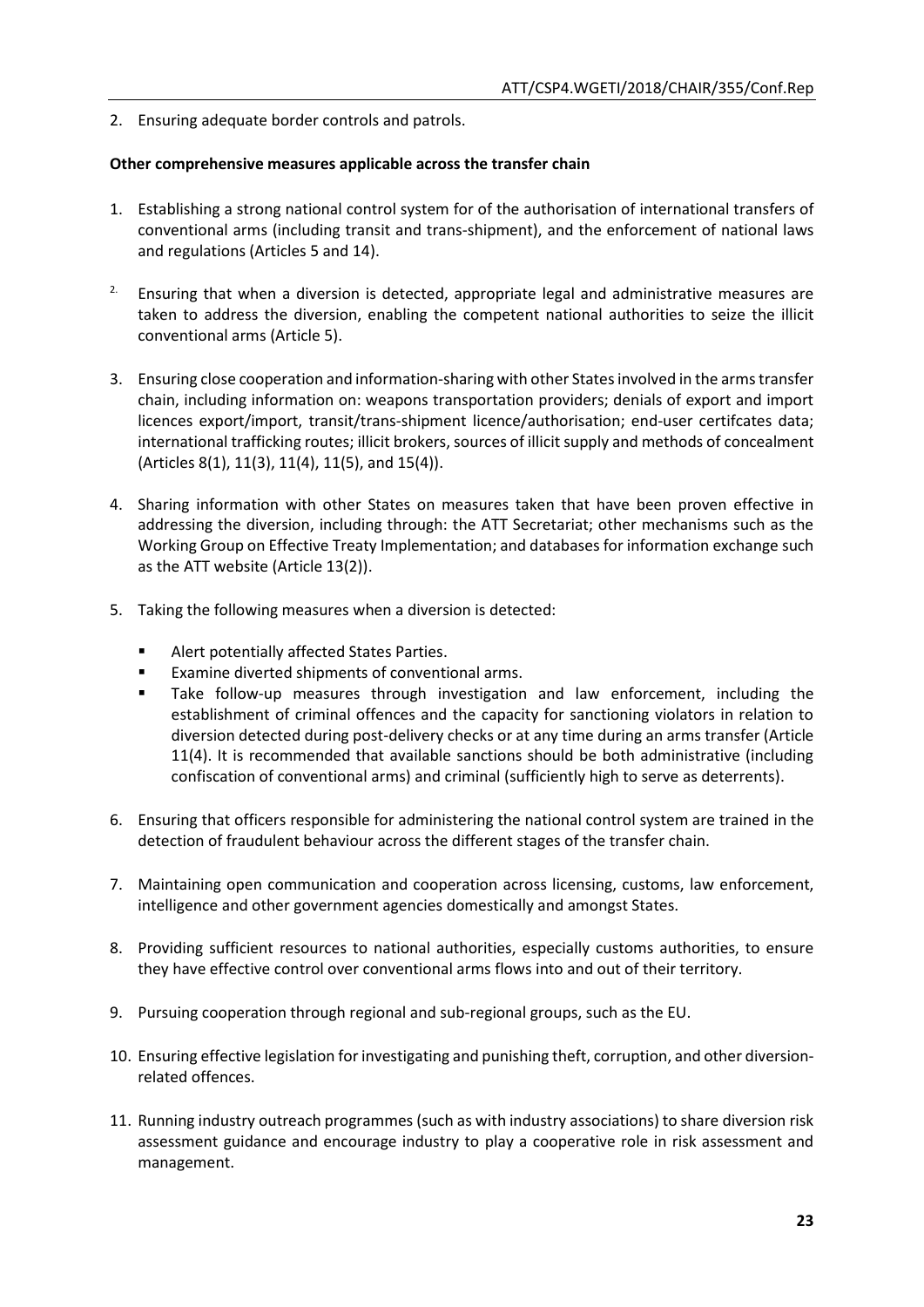- 12. Reinforcing cooperation between national authorities and the private sector (armament industry, transporters, banks, etc.) to ease the detection and the interception of the illicit flows.
- 13. For both exporting and importing States: jointly developing and agreeing programmes to identify challenges identified, which may take various forms depending on the challenges identified (Article 11(2)).
	- **FORE EXAMPLE THE EXAMPLE AND FOR EXAMPLE THE EXAMPLE FOR EXAMPLE FIGURE:** For example, the exporting and improve the security of stockpiles and the disposal of surplus stocks, or to eradicate organised criminal activity and combat corrupt practices
- 14. Ensuring transparency through communicating information on authorised or completed- legal transfers of conventional arms in annual reports (Article 13(3)).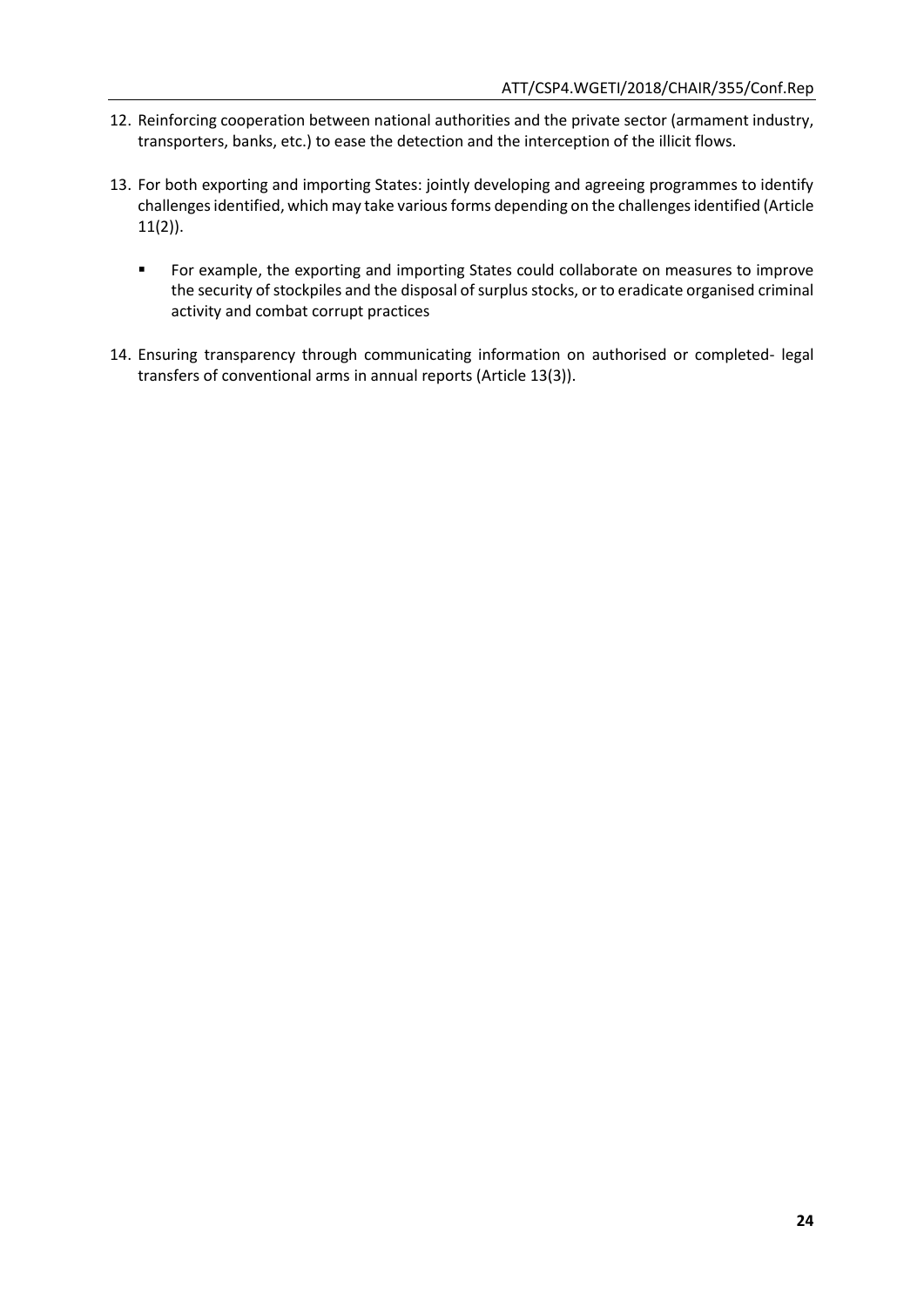### **ANNEX E**

# POSSIBLE VOLUNTARY GUIDING AND SUPPORTING ELEMENTS IN IMPLEMENTING OBLIGATIONS UNDER ARTICLE 6 (1)

*Article 6(1) of the ATT prohibits international transfers of conventional arms, their ammunition and parts and components to entities that are subject to UN arms embargoes – using the definition of transfer provided in ATT Article 2. The purpose of the sub-paragraph is to ensure in particular that the sanctions adopted by the UNSC are respected. All export licences should be assessed on a case-by-case basis and consideration must be given to Article 6 (1).*

# **A) What to do**

States Parties should control the stated or probable destination of export and the location of enduser against the embargoes enforced by the UN. As the list of embargoed countries, non-state entities and individuals (such as terrorist groups and individual terrorists) is subject to regular changes, it is important to take recent developments into account and consult with updated lists of arms embargoes in force.

While fully acknowledging that States Parties themselves decide what sources they will use in carrying out the risk assessment under art 6.1, which also involves the risk of diversion art. 11, the following non-exhaustive list of sources of information could be of value:

- Foreign affairs desk officers dealing with the particular country and with respective disarmament, SALW or export control agreements.
- Information from State Parties' diplomatic missions and other governmental institutions, including police, customs and intelligence sources.
- Information provided though regional organisations, if applicable.
- Information provided through export control arrangements, if applicable.
- UN Sanctions Committee Implementation Assistance Notices (provides information on the detection of an attempted violation of UN Arms embargoes – identifying entities involved in the violation, route, vessel, types of items concealed and method for concealment)
- Reports of UN Panels or Groups of experts mandated to monitor the implementation of UN sanctions and investigate alleged violations
- iTrace http://www.conflictarm.com/itrace/
- Non-governmental research organizations

Non-exhaustive list of where information about embargoes in force can be found: United Nations - https://www.un.org/sc/suborg/en/sanctions/information SIPRI - <http://www.sipri.org/databases/embargoes> GRIP - <https://www.grip.org/fr/node/1558>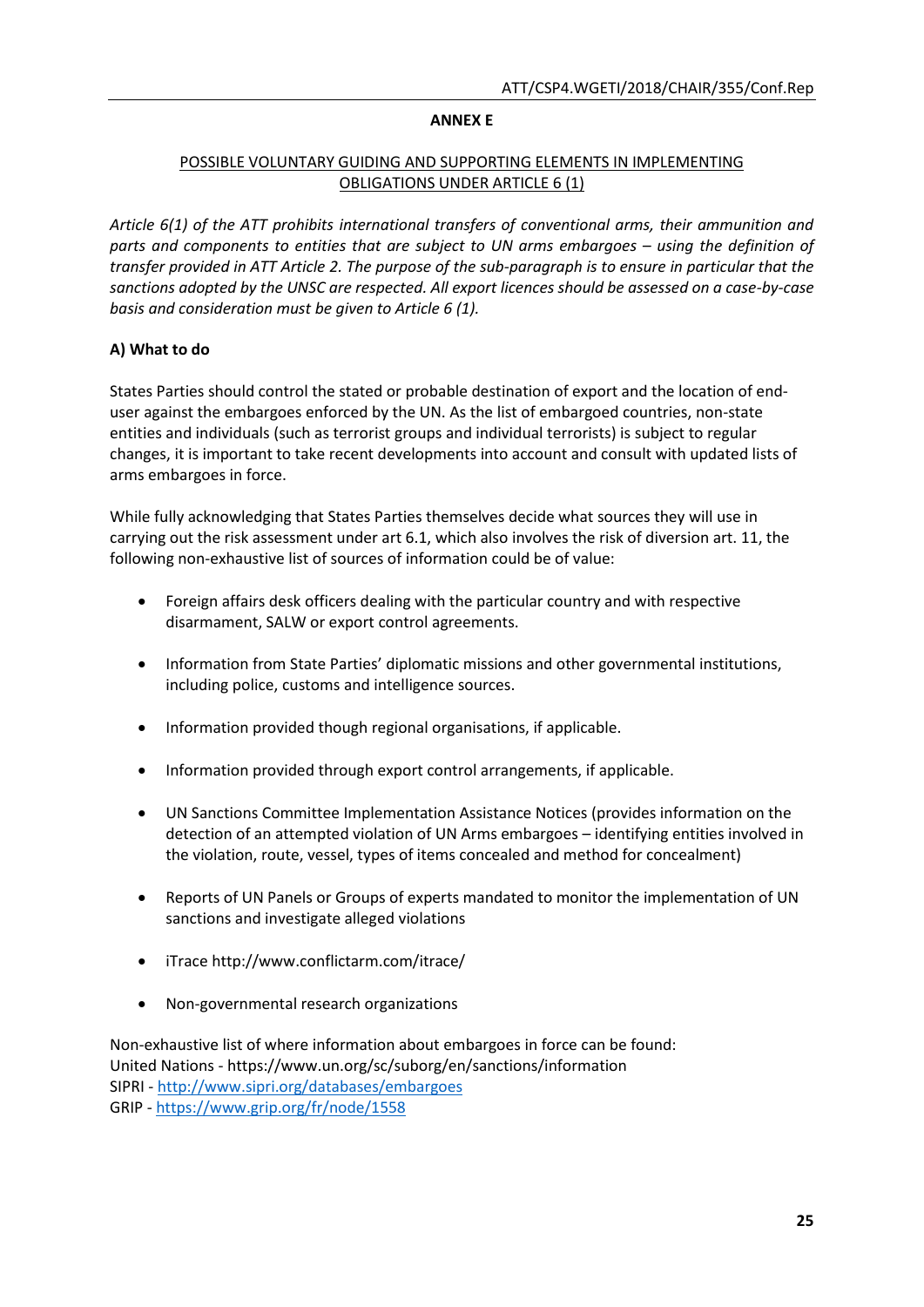# **B) The importance of legal and structural framework to implement UNSC arms embargoes and accordingly ATT Article 6(1)**

Proper implementation of an arms embargo decided by the UNSC is facilitated if the necessary national legal and structural framework is in place in the State Party. Otherwise there is a risk that national authorities may not be able to implement the obligations under the arms embargo.

When reviewing States Parties' initial reports to the ATT, there seems to be two main options that can be identified, that each provide a clear legal basis for implementation of UNSC arms embargoes:

- 1. Specific United Nations Act, which enables the 'fast-track' introduction of government regulations (decree) for specific sets of sanctions imposed by UNSC
- 2. Strategic trade control (export control) legislation that prohibits the issuing of licences for export, import, transit, brokering, technical assistance etc. if the end user is subject to an UNSC arms embargo.

Furthermore, some States Parties use policy guidelines to ensure transfers to embargoed entities are prohibited, instead of a UN Act or strategic trade control legislation. While this method on its own may provide less legal clarity, it can of course also be combined with legislation to provide more specific guidance within an existing legal framework.

But when going through the ATT database of initial reports, as well as other open sources (such as Council of Europe's Committee of Legal Advisers on Public International Law Database on how UN sanctions, including arms embargoes, are implemented

http://www.cahdidatabases.coe.int/Search/Index/), there are States Parties that declare a respect for UN arms embargoes in their initial report, but for whom it is difficult to identify the legal basis to implement the provisions, enforce the arms embargo, or impose penalties and sanctions on entities identified as violating UN arms embargoes.

# *Way forward to strengthen implementation of Article 6.1*

It would therefore be valuable if States Parties to the ATT ensure that the necessary national legal framework is in place to properly implement art 6.1 of the treaty.

International work on how to improve design and national implementation of UNSC arms embargoes is nothing new and States Parties to the ATT need not invest time and resources to develop proposals on legal mechanisms and practical measures to improve implementation. Examples of previous international processes to strengthen UNSC arms embargoes are:

- **•** Bonn/Berlin Process on Design and Implementation of Arms Embargoes and Travel and Aviation Related Sanctions
- Stockholm Process on Implementation of UN Sanctions

The two processes were initiated and funded by Germany and Sweden respectively and were international efforts involving some 70 States and organisations with a wide geographic distribution, aimed at strengthening UNSC sanctions and improve their implementation. The reports contain examples of model national legislation for the implementation of UNSC arms embargoes as well as practical guidance on what type of resources and organisational structure which are useful or needed for the implementing authority. The reports date from 1999 and 2001 respectively, but the vast majority of the recommendations are still valid.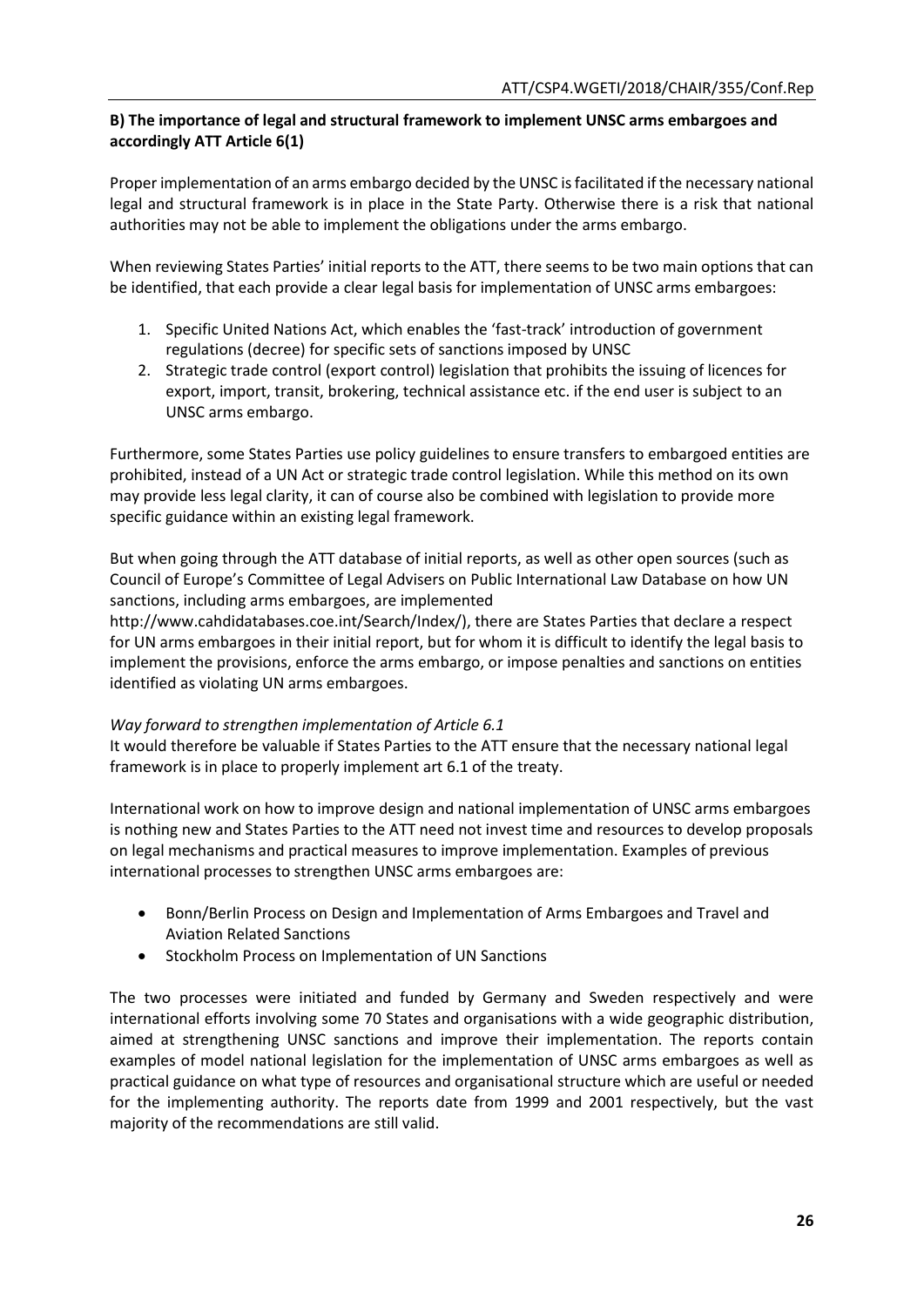States Parties to the ATT which would like to strengthen their national legal and structural framework to implement article 6.1, may decide to look at these reports, or others not mentioned, for guidance and inspiration.

Included in the legal framework important to fully implement arms embargoes is the need to ensure enforcement of violations of the arms embargoes. It will be necessary to be able to assess whether a given transaction might be subject to an arms embargo in the context of a regular licensing process, but most transfers in violation of an arms embargo will not be the subject of a licence application; they will take place in an illicit context. In order to prevent such transfers, its important that States Parties set-up an enforcement regime, providing appropriate sanctions for violations of arms embargoes, but also providing enforcement agents such as customs and police with tools needed to detect transfers that are unlicensed and that might violate arms embargoes.

Interlinked with implementation of UNSC arms embargoes is the role that transit and trans-shipment States can play in detecting and averting transfers in violation of arms embargoes. They basically provide a second chance if an export in violation of an arms embargo has not been stopped by an exporting State, either because it was not detected by the authorities or happened without governmental consent, and the shipment passes through the territory of the transit or trans-shipment State. In that respect all States Parties need, where necessary and feasible, regulate transit and transshipment of arms which will allow for prevention of embargo violations.

### *Financial and other support*

A possible source of funding for an activity or project to strengthen implementation of Art 6.1 could be the ATT Voluntary Trust Fund.

Furthermore, this could be an area in which assistance and cooperation could be rendered by States that have found effective solutions for implementing Article 6.1.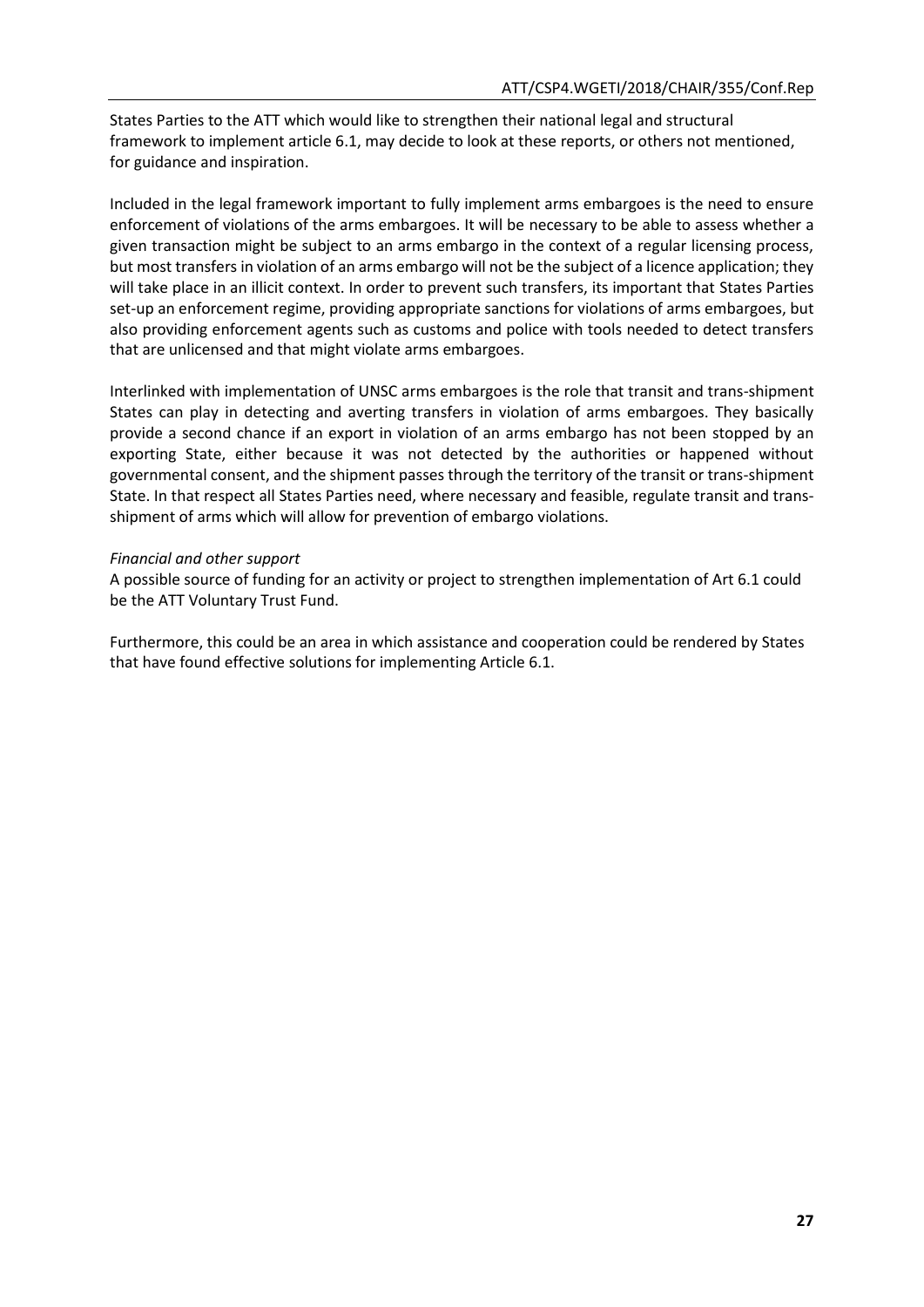#### **ANNEX F**

### ELEMENTS OF A 'WELCOME PACK' FOR NEW STATES PARTIES

- 1. Introduction
	- a. What is the ATT?
	- b. Adoption and entry into force
	- c. How many States have joined the ATT?
	- d. What is the scope of the ATT?
- 2. ATT benefits
	- a. Why was the Treaty adopted?
	- b. How will it help my State?
- 3. ATT process
	- a. Conferences of States Parties
	- b. Preparatory process
	- c. ATT bodies
		- i. President and Vice Presidents
		- ii. Management Committee
		- iii. Working Groups
		- iv. VTF Selection Committee
- 4. ATT obligations
	- a. What are the arms transfer control obligations under the Treaty?
	- b. What are the reporting obligations under the Treaty?
	- c. What are the financial obligations under the Treaty?
- 5. Assistance and support for ATT implementation
	- a. What is the role of the ATT Secretariat?
	- b. What financial assistance is available?
		- i. Voluntary Trust Fund
		- ii. UNSCAR
		- iii. EU ATT Outreach Project
		- iv. Bi-lateral assistance
		- v. Other
	- c. What technical assistance is available?
- 6. Other resources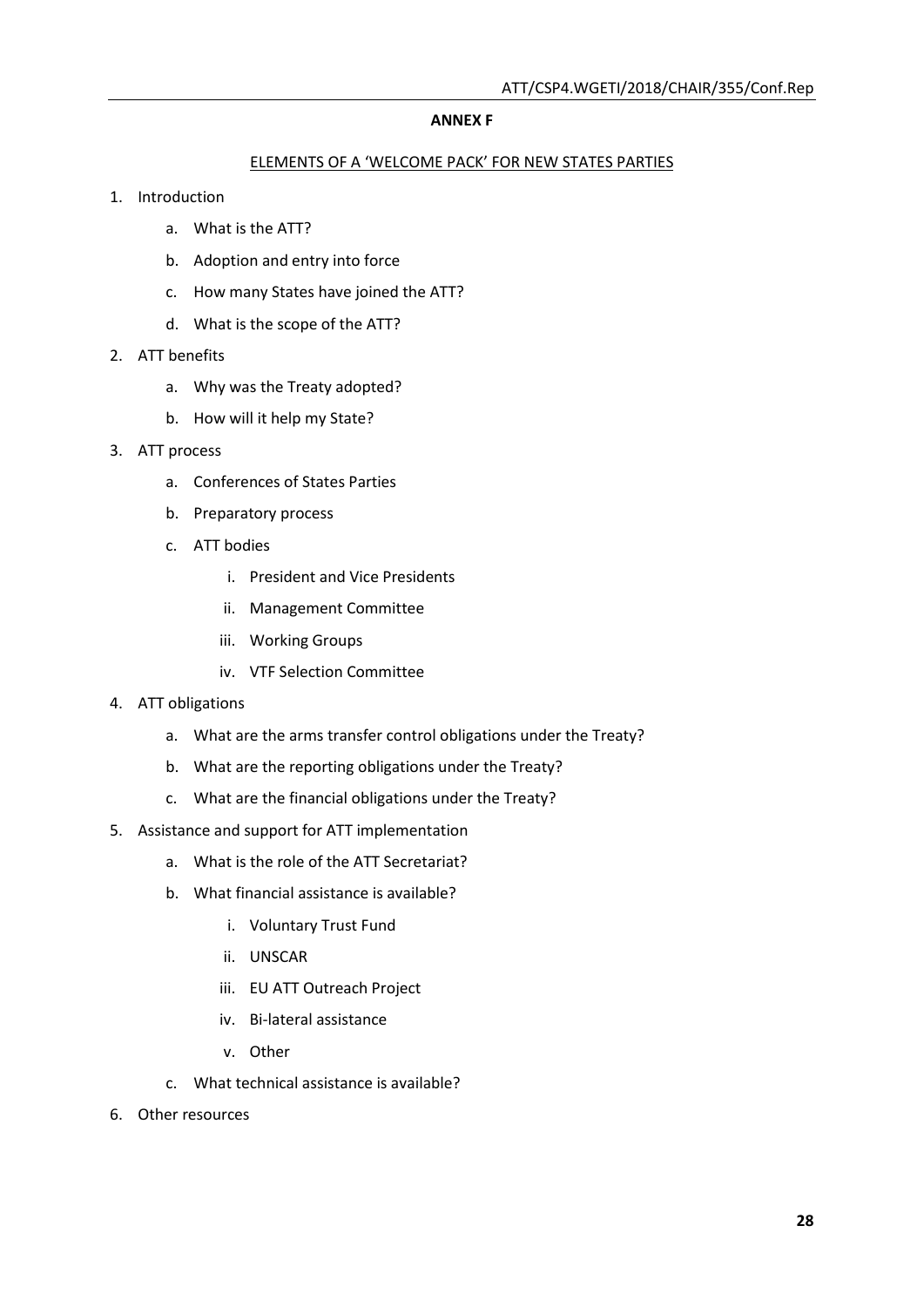### **ANNEX G**

### ELEMENTS OF REFERENCE DOCUMENTS TO ESTABLISH A NATIONAL CONTROL SYSTEM

- 1. What is a national control system?
- 2. Why is a national control system necessary?
- 3. What are the elements of a national control system?
	- a. Legal and regulatory framework
		- i. Laws
		- ii. Regulations and administrative procedures
		- iii. National Control List
	- b. Institutions
		- i. Competent national authorities
			- 1. What is the role of the competent national authority?
			- 2. Which ministries and agencies should be included?
		- ii. National points of contact
			- 1. What is the role of the national point(s) of contact?
			- 2. What resources are available to guide the work of the national point(s) of contact?
	- c. Procedures
		- i. Authorization process
		- ii. Risk assessment
		- iii. Mitigation measures
		- iv. Decision-making
	- d. Documentation
		- i. Types of licences/permits
		- ii. End use(r) documentation
		- iii. Record-keeping
			- 1. What records need to be kept?
			- 2. How may records be stored?
			- 3. How long should records be stored?
			- 4. Who is responsible for keeping records?
			- 5. What is the role of record-keeping in reporting?